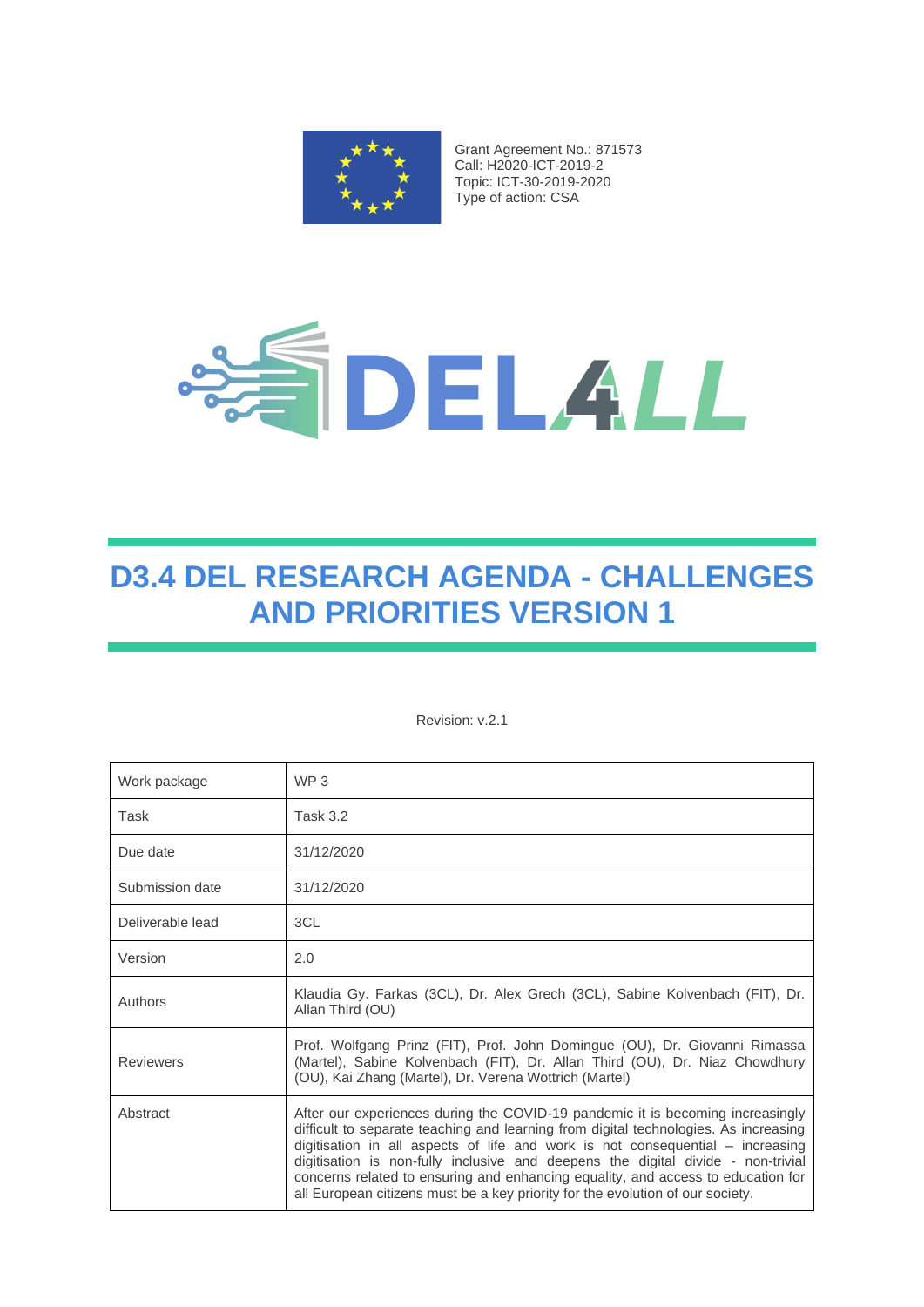

| Keywords | Digital education, emerging technologies |
|----------|------------------------------------------|
|----------|------------------------------------------|

#### **Document Revision History**

| <b>Version</b> | <b>Date</b> | <b>Description of change</b>       | List of contributor(s)                                                                              |  |
|----------------|-------------|------------------------------------|-----------------------------------------------------------------------------------------------------|--|
| V1.0           | 25/09/2020  | 1st version                        | Klaudia Gy. Farkas (3CL), Dr. Alex<br>Grech (3CL)                                                   |  |
| V2.0           | 16/12/2020  | 2nd version                        | Klaudia Gy. Farkas (3CL), Dr. Alex<br>Grech (3CL), Sabine Kolvenbach<br>(FIT), Dr. Allan Third (OU) |  |
| V2.1           | 15/01/2021  | Formatting and template compliance | Klaudia Gy. Farkas (3CL), Dr. Alex<br>Grech (3CL), Sabine Kolvenbach<br>(FIT), Dr. Allan Third (OU) |  |

### **DISCLAIMER**

The information, documentation and figures available in this deliverable are written by the "Digital Enhanced Learning for ALL" (DEL4ALL) project's consortium under EC grant agreement 871573 and do not necessarily reflect the views of the European Commission.

The European Commission is not liable for any use that may be made of the information contained herein.

### **COPYRIGHT NOTICE**

© 2020 - 2022 DEL4ALL Consortium

| Project co-funded by the European Commission in the H2020 Programme |                                                                           |  |  |  |
|---------------------------------------------------------------------|---------------------------------------------------------------------------|--|--|--|
| Nature of the deliverable:<br>R                                     |                                                                           |  |  |  |
| <b>Dissemination Level</b>                                          |                                                                           |  |  |  |
| <b>PU</b>                                                           | Public, fully open, e.g. web                                              |  |  |  |
| <b>CL</b>                                                           | Classified, information as referred to in Commission Decision 2001/844/EC |  |  |  |
| CO                                                                  | Confidential to DEL4ALL project and Commission Services                   |  |  |  |

*\* R: Document, report (excluding the periodic and final reports)*

 *DEM: Demonstrator, pilot, prototype, plan designs* 

 *DEC: Websites, patents filing, press & media actions, videos, etc.*

 *OTHER: Software, technical diagram, etc.*

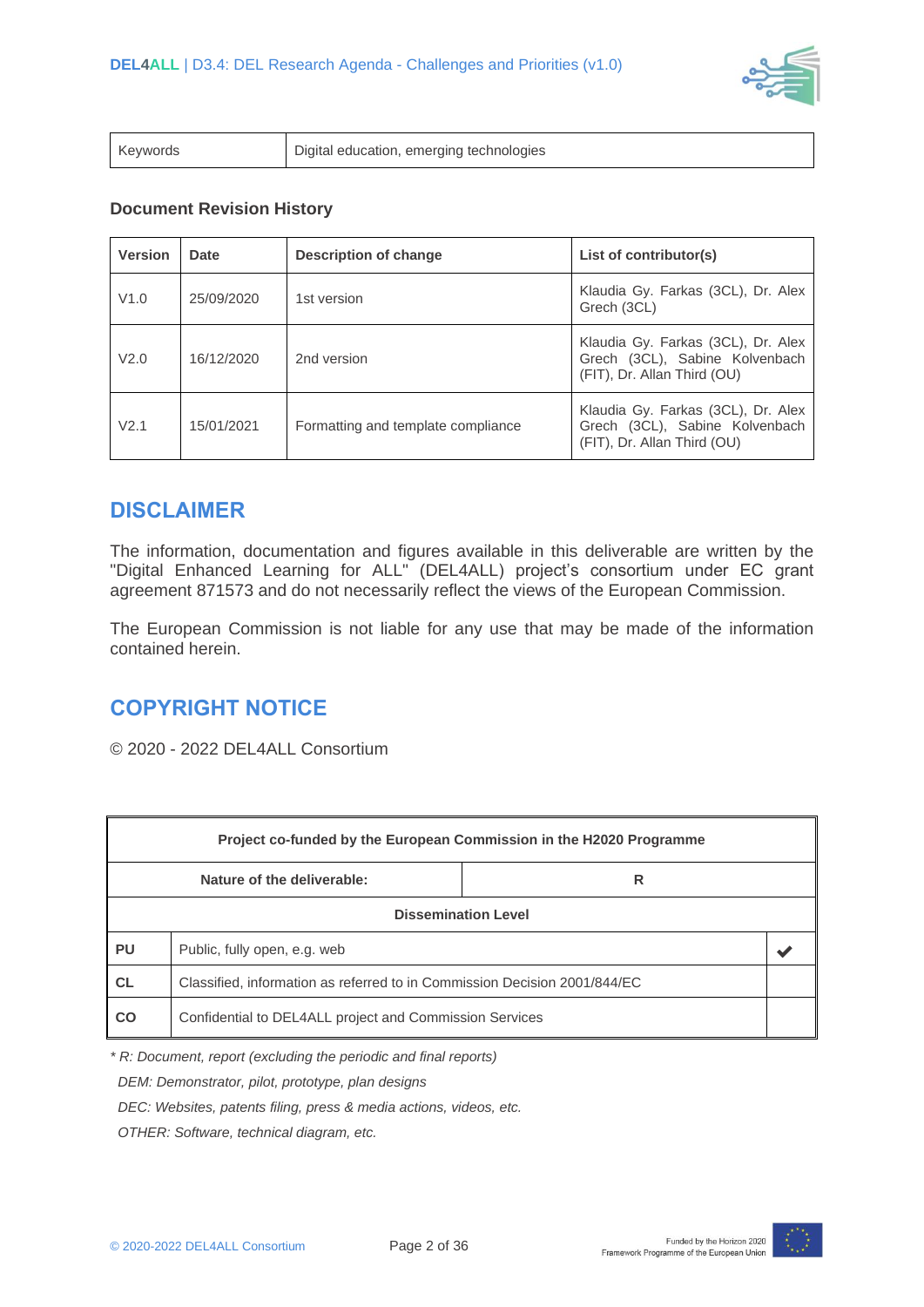

### **EXECUTIVE SUMMARY**

DEL4ALL aims to provide critical guidance and recommendations by analysing opportunities and challenges brought along by advanced technologies such as blockchains, AI, VR/AR, etc. The core ambition is to gather and help the DEL community understand the complex technological, organisational, and legal choices they will be facing as they progress with their activities. In close collaboration with the European Commission (EC) we aim to indicate research priorities and policy recommendations for transitioning research and innovation efforts from Horizon 2020 to Horizon Europe. We are continuously conducting surveys, interviews, and other activities to understand the best use of advanced technologies such as blockchains, digital certification, AI, Data Analytics, etc.

The current COVID-19 emergency led us to also focus on new teaching models among advanced technologies. As face-to-face education globally is made impossible, the use of technology and learning delivery methods became a concern. Within the DEL4ALL project, we started consultations with experts from different fields and disciplines to identify the main challenges and opportunities concerning digital education during this emergency time. Additionally, we collected use cases and best practices, and identified strategic priorities and research questions to help educational institutions to develop sustainable and viable learning environments.

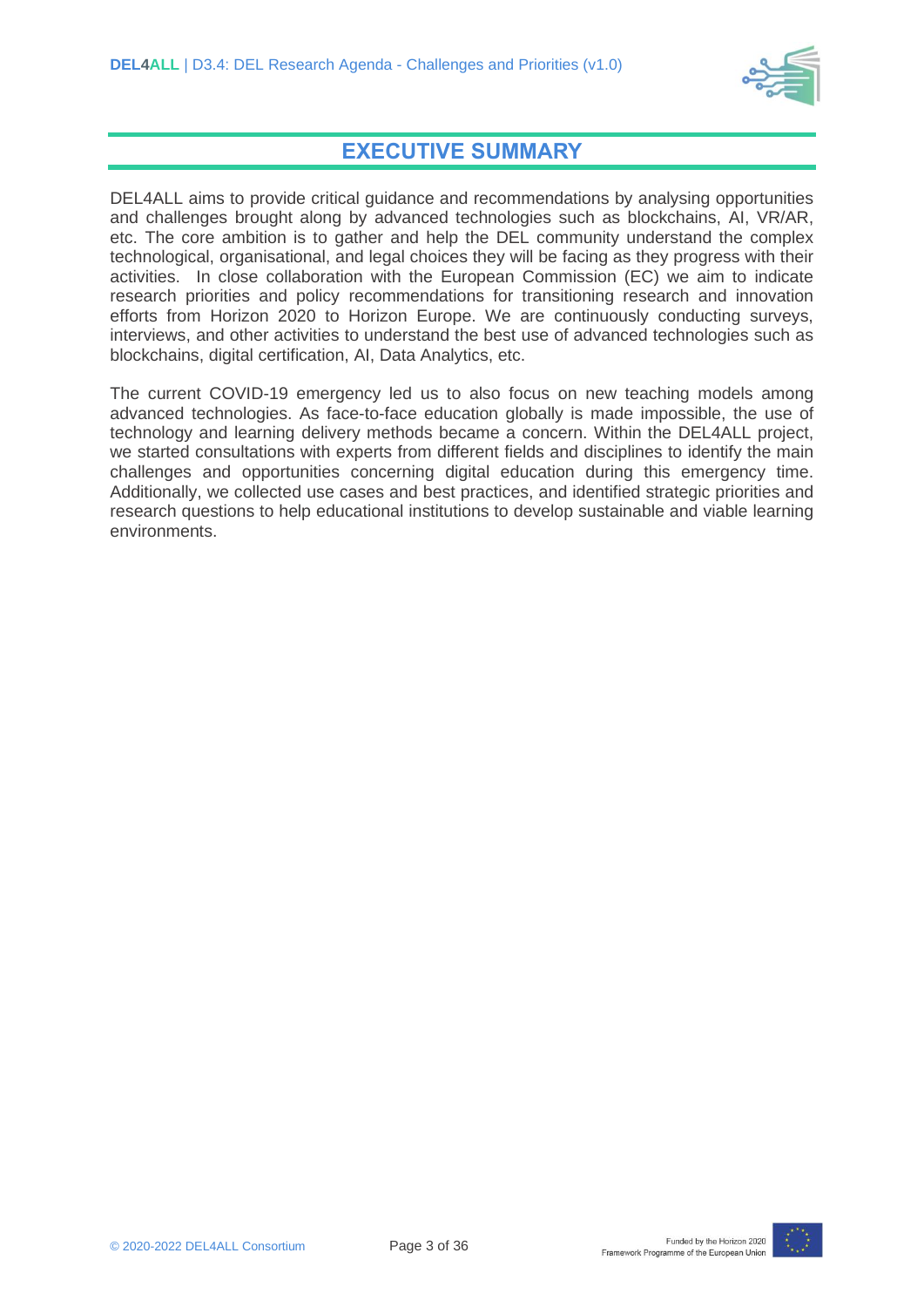

# **TABLE OF CONTENTS**

| 1              |                                                    |  |  |
|----------------|----------------------------------------------------|--|--|
| $\overline{2}$ |                                                    |  |  |
| 2.1            |                                                    |  |  |
| 2.2            |                                                    |  |  |
| 2.3            |                                                    |  |  |
| 2.4            |                                                    |  |  |
| 3              | PRIMARY FINDINGS FROM DEL INITIATIVES AND RESEARCH |  |  |
| 4              |                                                    |  |  |
| 4.1            |                                                    |  |  |
| 5              |                                                    |  |  |
| 5.1            |                                                    |  |  |
| 5.2            |                                                    |  |  |
| 5.3            |                                                    |  |  |
| 6              |                                                    |  |  |
| 6.1            |                                                    |  |  |
| 6.2            |                                                    |  |  |
| 6.3            |                                                    |  |  |
| 6.4            |                                                    |  |  |
| 6.5            |                                                    |  |  |
| 6.6            |                                                    |  |  |
| 6.7            |                                                    |  |  |
| $\overline{7}$ |                                                    |  |  |
| 8              |                                                    |  |  |
|                |                                                    |  |  |
|                |                                                    |  |  |

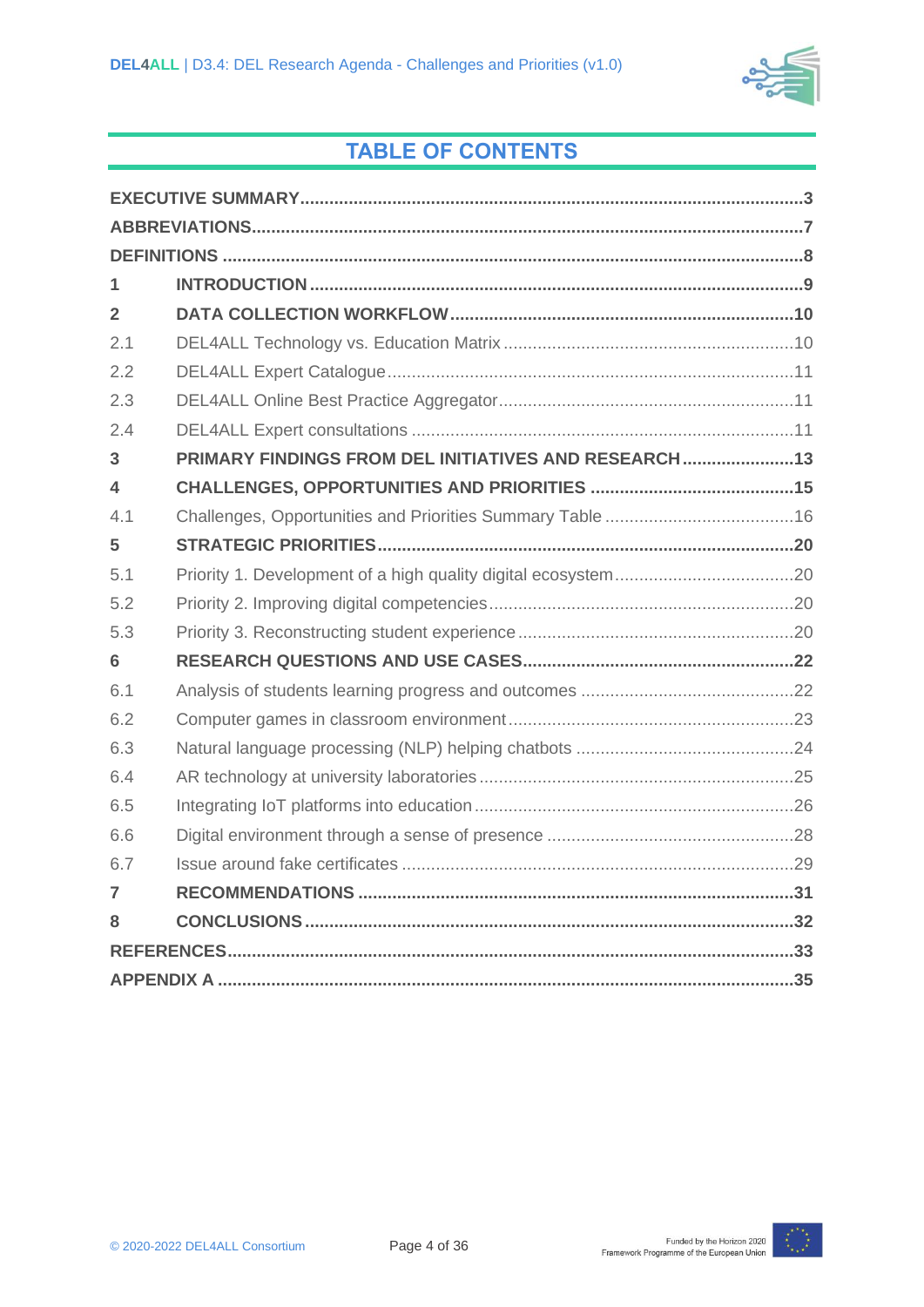

# **LIST OF FIGURES**

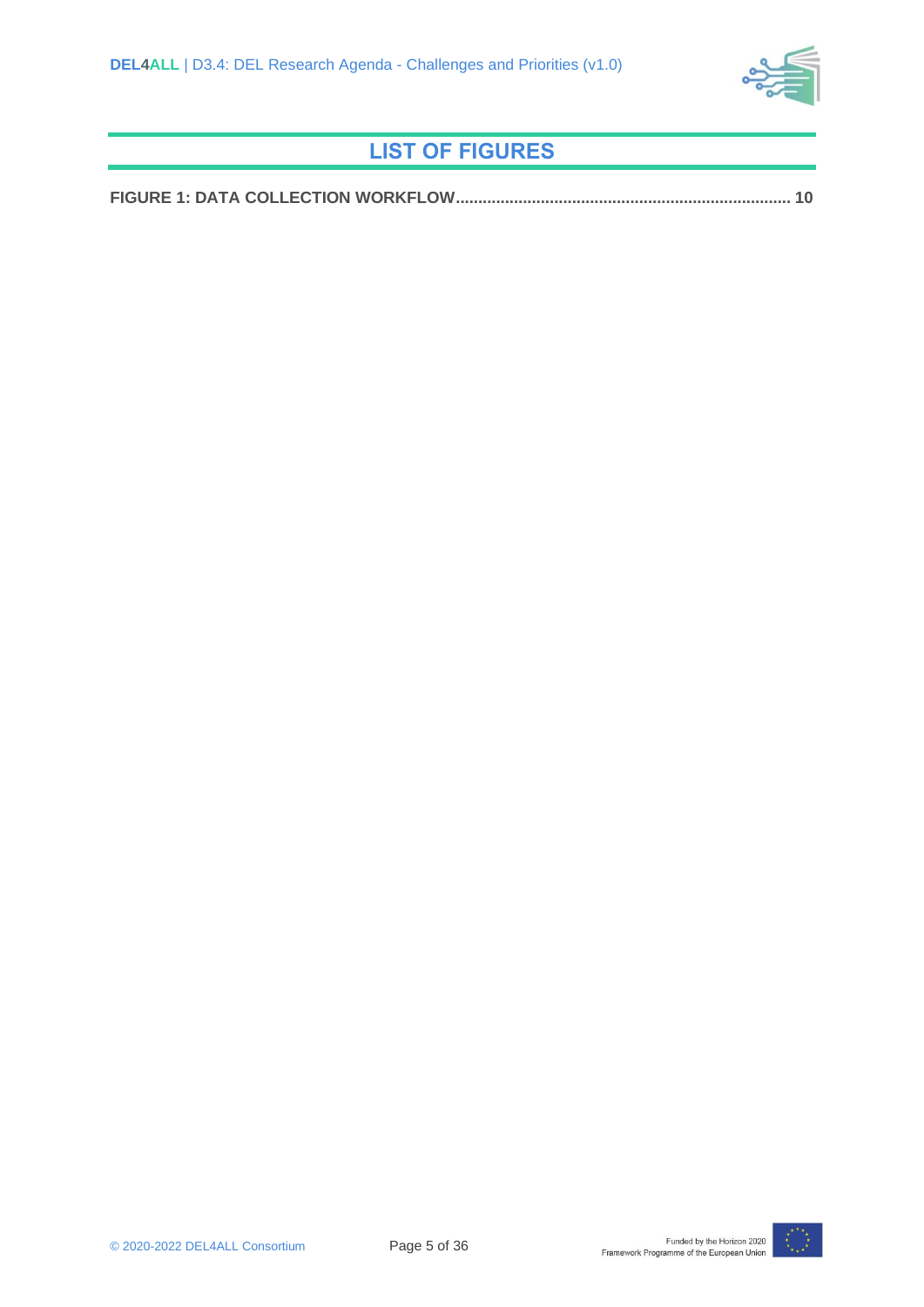

# **LIST OF TABLES**

| TABLE 1: CHALLENGES, OPPORTUNITIES AND PRIORITIES IDENTIFIED BY THE 1ST |  |  |  |
|-------------------------------------------------------------------------|--|--|--|
| TABLE 2: CHALLENGES, OPPORTUNITIES AND PRIORITIES IDENTIFIED BY THE 2ND |  |  |  |
| TABLE 3: CHALLENGES, OPPORTUNITIES AND PRIORITIES IDENTIFIED BY THE     |  |  |  |
| TABLE 4: CHALLENGES, OPPORTUNITIES AND PRIORITIES IDENTIFIED BY THE     |  |  |  |

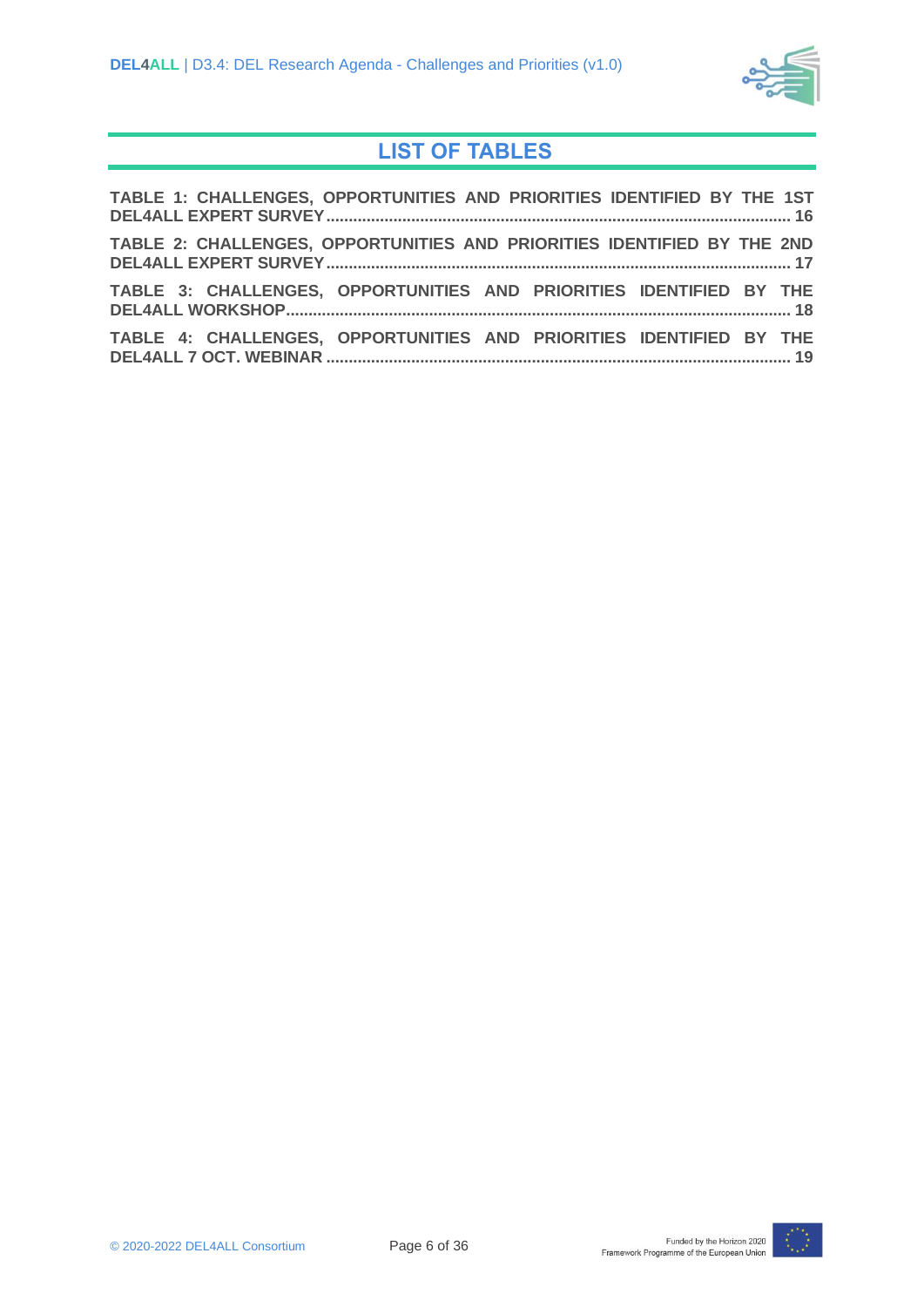

# **ABBREVIATIONS**

| AI          | Artificial intelligence                                |
|-------------|--------------------------------------------------------|
| <b>AR</b>   | Augmented reality                                      |
| <b>CPD</b>  | <b>Continuing Professional Development</b>             |
| <b>DLT</b>  | <b>Distributed Ledger Technologies</b>                 |
| <b>ERT</b>  | <b>Emergency Remote Teaching</b>                       |
| HEI         | <b>Higher Education Institution</b>                    |
| <b>HMD</b>  | Head-Mounted display                                   |
| <b>IOT</b>  | Internet of Things                                     |
| <b>LLL</b>  | Lifelong learning                                      |
| <b>LMS</b>  | Learning Management System                             |
| <b>ML</b>   | <b>Machine Learning</b>                                |
| <b>MOOC</b> | Massive Open Online Course                             |
| <b>NLP</b>  | <b>Natural Language Processing</b>                     |
| <b>OER</b>  | <b>Open Educational Resources</b>                      |
| <b>PLP</b>  | <b>Personal Learning Profile</b>                       |
| <b>TVET</b> | <b>Technical and Vocational Education and Training</b> |
| <b>VLE</b>  | <b>Virtual Learning Environment</b>                    |
| <b>VR</b>   | Virtual reality                                        |

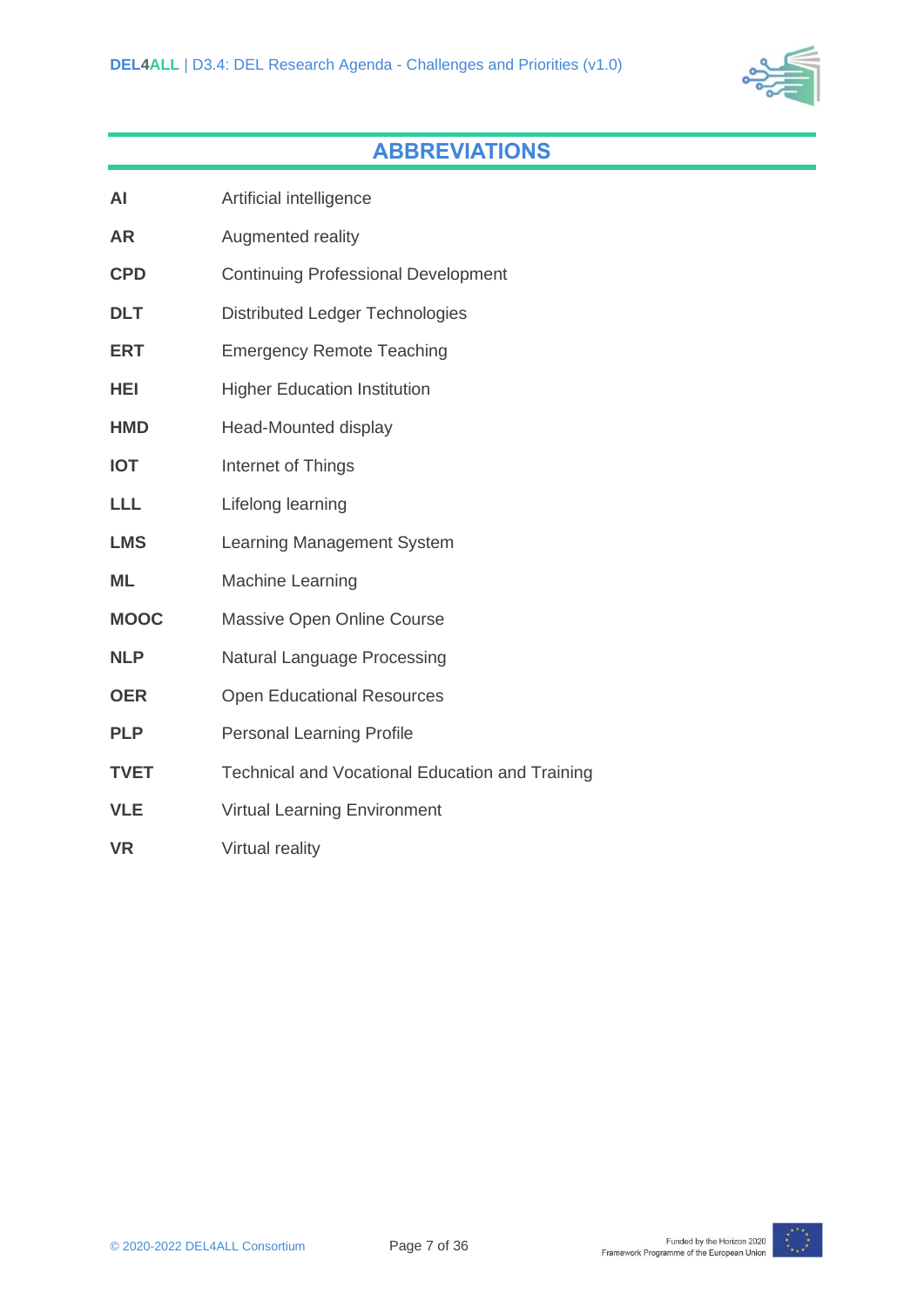

### **DEFINITIONS**

**Artificial Intelligence (AI)** – is concerned with making machines work in an intelligent way, similar to the way that the human mind works.

**Augmented Reality (AR)** – is an interactive experience of a real-world environment where the objects that reside in the real world are enhanced by computer-generated information.

**Blockchain** – is a distributed and decentralized digital ledger that records unalterable transactions.

**Conference tools** – are online conferencing tools with features such as virtual meetings, video conferences, chat, webinars etc.

**Data analytics** – is the process of examining data sets in order to find trends and draw conclusions about the information they contain.

**Digital Equity** - refers to whether people can access and effectively use the technology necessary to participate in modern society.

**Games** – educational games are designed to help people learn about certain subjects, expand concepts, reinforce development, understand a historical event or culture, or assist them in learning a skill as they play.

**High-quality digital ecosystem** - includes connectivity and digital equipment, user-friendly tools and secure platforms and digitally competent education actors.

**Machine Learning (ML)** – is a sub-domain of artificial intelligence (AI) that enhances systems by the ability to automatically learn and improve from experience.

**Natural Language Processing (NLP)** – is a technology that analyses and synthesizes natural language and speech.

**Robotics** – is a research area in computer science that designs, develops and uses robots that can substitute and replicate human actions.

**Shared Virtual Spaces** – enables the collaboration and interaction of many participants in virtual working environments.

**Virtual Reality (VR)** – is a simulated experience that can be similar to, or completely different from the real world.

**3D Printing** – is the construction of a three-dimensional object from a digital data model.

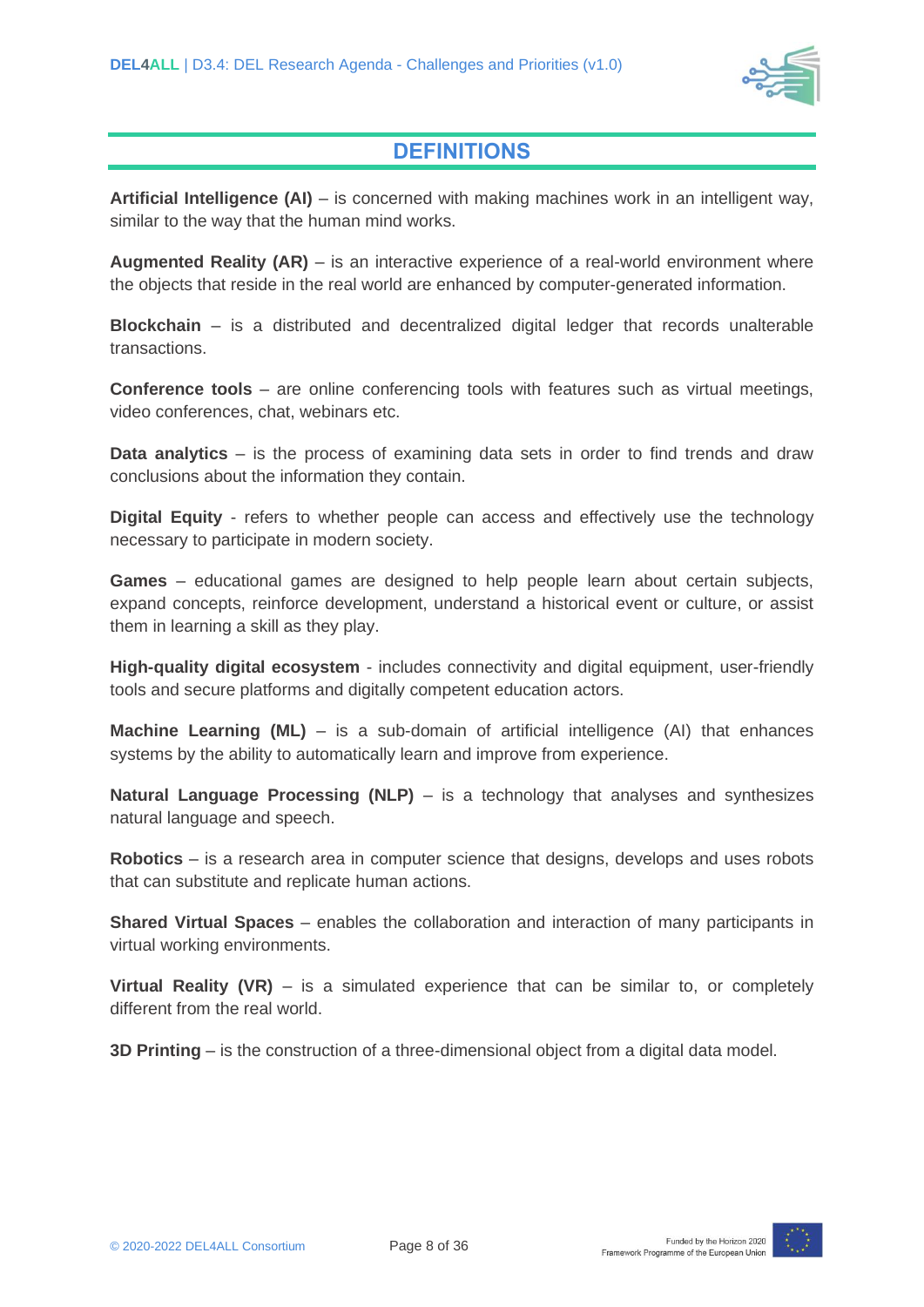

## **1 INTRODUCTION**

DEL4ALL aims to contribute to the research agenda for the transformation of education in Europe by focusing on the incorporation of emerging technologies in the advancement of digital enhanced learning.

For this purpose, DEL4ALL promotes collaboration among stakeholders and initiatives from the learning communities; best practices; relevant use cases; and resilience by coordinating stakeholders and developments across Europe in the digital education field.

DEL4ALL originally planned to organise face-to-face meetings and workshops with stakeholders from the learning community. The current COVID-19 pandemic led us to restructure public-facing activities to adapt to new social norms. One of the outcomes of the project - to provide a living "hub" to all Digital Enhanced Learning (DEL) stakeholders based on services and tools allowing efficient community building, know-how sharing, and networking mechanisms - inevitably had to be migrated online. In the process, the need to engage and consult with experts and practitioners from different fields and disciplines became particularly important as we started to identify the main challenges and opportunities concerning emerging technologies and digital learning solutions in this new, unprecedented scenario to the global education sector.

To ensure alignment with the key actions of the European Commission in making digital transformation for Europe's economy and society, we conducted several consultation activities with our expert community through surveys, interviews, webinars, and workshops while the COVID-19 crisis continued to unfold in member states. Based on the outcome of these activities, along with the analysis of digital education research and initiatives in Europe, DEL4ALL developed the first version of deliverable D3.4 "DEL Research Agenda - Challenges and Priorities."

This deliverable includes:

- **→** A description of the data collection process,
- ➔ Primary findings from other initiatives in the DEL research area and community,
- ➔ Identified challenges, opportunities, and priorities from the DEL4ALL surveys and online events,
- ➔ Strategic priorities based on the DEL4ALL activities, such as surveys, interviews, and online events,
- → A summary including an initial set of prioritised research questions and the findings from our third survey.

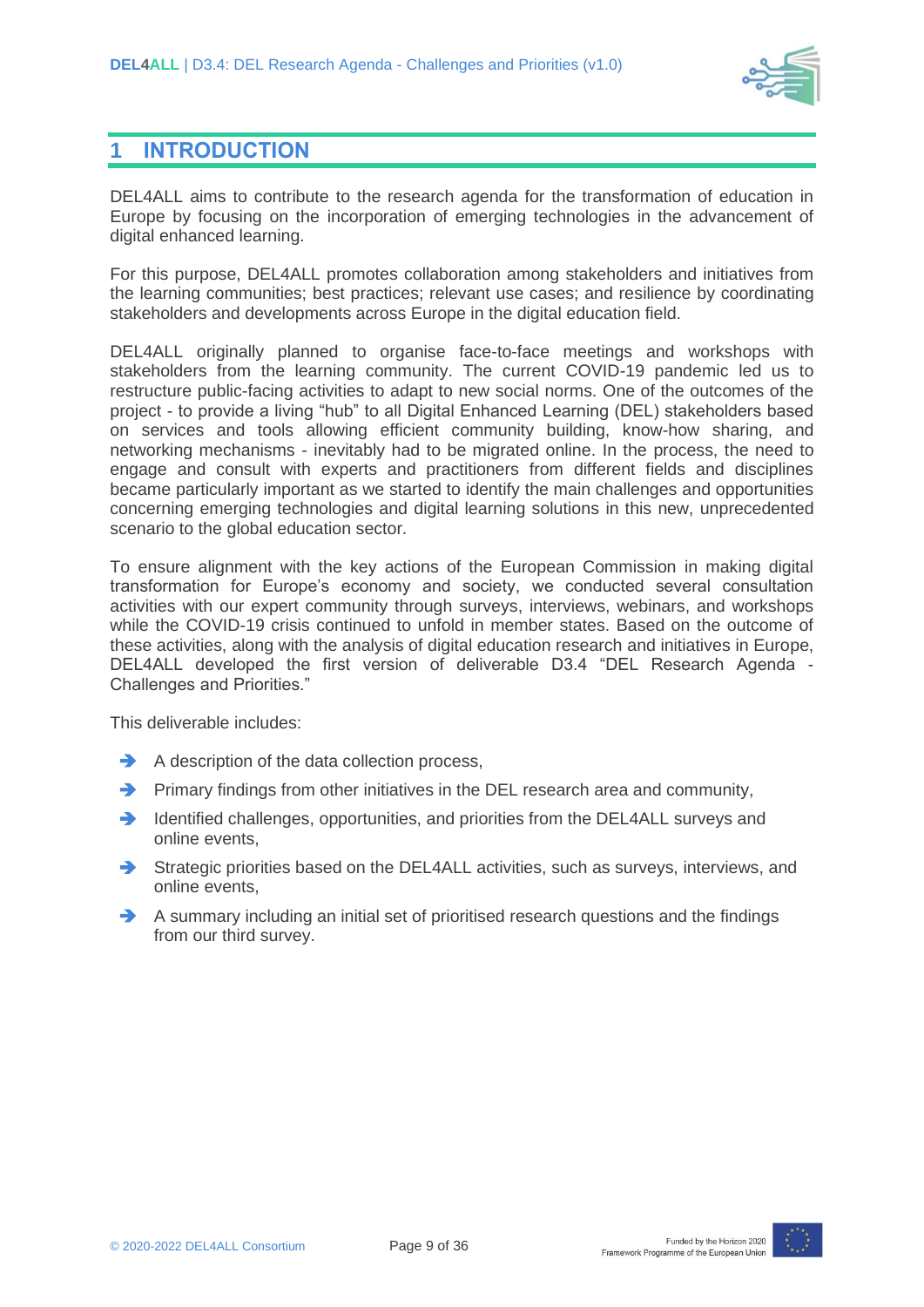

### **2 DATA COLLECTION WORKFLOW**

We reacted to the clear impact of COVID-19 on the global education system by changing our planned approach to incorporate more nuanced understandings of the challenges to higher education institutions, and the emerging contexts and changes being made as these institutions tried to adjust to the ongoing challenges to their operating and teaching models. The use of technology and learning delivery methods became a major issue as the majority of educators were not prepared to make a sudden change from in-class teaching to online learning. The pedagogical approaches in online learning are not simply transferred versions of face-to-face pedagogies, and the possibilities online do not match one-to-one with the physical. Therefore, DEL4ALL developed data collection workflows, a multidimensional expert catalogue and a 'Technology vs Education Matrix', that is flexible enough to support the changing education landscape. We organised workshops and supported experts and the wider DEL4ALL community in analysing, and aggregating data for future policy recommendations and research prioritisation.



*FIGURE 1: DATA COLLECTION WORKFLOW*

# **2.1 DEL4ALL TECHNOLOGY VS. EDUCATION MATRIX**

To analyse the technological and educational activities and actors identified in our Expert Catalogue, we mapped the landscape of digital education activity in Europe and prepared the first version of the DEL4ALL Technology vs. Education Matrix (D1.1) and incorporated the model in our Online Aggregator. To clarify and prioritise research agendas and policy

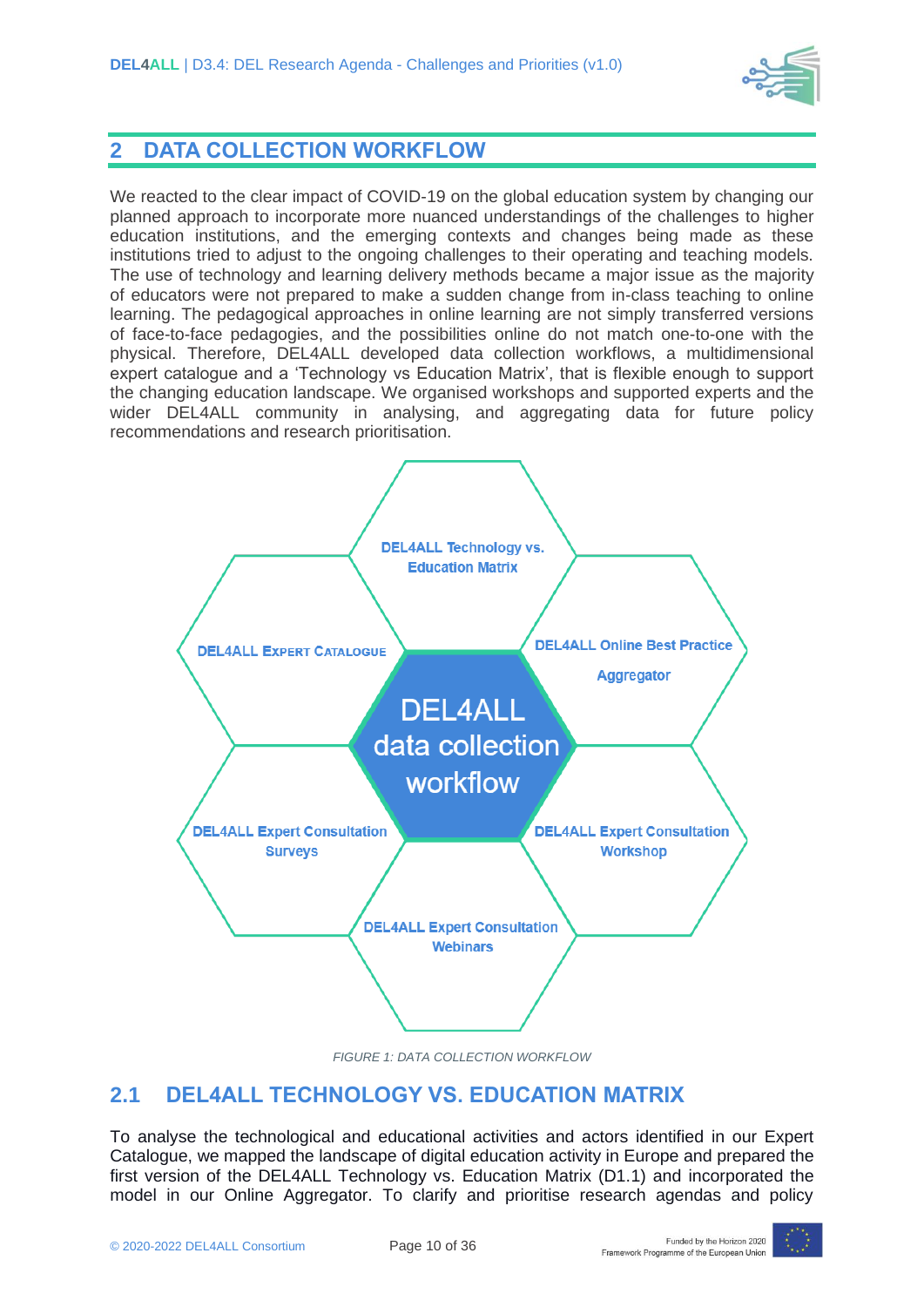

recommendations, we also published a white paper on our matrix introducing the concepts and our objectives. The purpose of the matrix is to provide a framework for grouping related digital education activities and actors and enabling the mapping of technologies to educational contexts. The first version of the matrix was introduced in the deliverable D1.1 Technology vs. Education Matrix summarising our scope and use, the principles for education, the methodology, and the data model. The model is designed to record the digital education activities and actors initially via the Expert Catalogue, an online spreadsheet. Data represented in this model can be analysed flexibly, to support different perspectives on the DEL landscape - for example, to identify trends in initiatives around a particular type of technology, or availability and gaps in the base of European technological or pedagogical expertise, and so on.

# **2.2 DEL4ALL EXPERT CATALOGUE**

As part of our Expert Group Engagement (Task 3.1), we connected experts from a multidisciplinary perspective (such as people with legal, organisational, and technological backgrounds) while targeting different stakeholder domains, e.g., education, research, technology, and standardisation. The expert catalogue is a data spreadsheet, including profile information of the engaged experts, their activities, and their research interest. Additionally, we mapped the profiles of the experts to our Technology vs. Education Matrix (Task 1.1) data model, then connected the experts to projects and initiatives within the task of Stakeholder Engagement and Community Building (Task 2.2). Moreover, we identified the stakeholder type concerning the technology, whether the DEL4ALL expert is an application user, technology expert, technology provider, or a policy maker. The data will feed into the Online Best Practice Aggregator upon the approval and confirmation of our experts.

# **2.3 DEL4ALL ONLINE BEST PRACTICE AGGREGATOR**

The aggregator is a web-based portal including search and filtering tools based on the data collected in the Expert Catalogue. The basis of aggregation is the collection of actors (stakeholders active in any aspect of DEL, whether research, development, use, or policy), activities (projects and initiatives using advanced technologies for education), the technologies they use or have expertise in, and the learning contexts in which they apply. The first version of the DEL4ALL Online Best Practice Aggregator is summarised in the deliverable (D1.6) Online Best Practice Aggregator and available at [https://del4all.kmi.open.ac.uk/.](https://del4all.kmi.open.ac.uk/) Data in the Aggregator is collected and stored in accordance with the DEL4ALL data model described above and serves as input to successive versions of the DEL4ALL Technology vs. Education Matrix. The goal is also for the Aggregator to allow interested stakeholders to identify projects and other stakeholders relevant to their particular needs and interests, to promote collaboration and cross-fertilisation.

# **2.4 DEL4ALL EXPERT CONSULTATIONS**

Our planned community building, know-how sharing, and networking mechanisms are being conducted online because of COVID-19. We designed several activities that could be delivered online by our stakeholders and directed our focus to the development of an engaged community of practice. We developed three surveys, conducted interviews with stakeholders, organised three webinars and an online workshop to gain a better understanding of how education institutions can manage the continuity of higher education and adapt education to the future during the COVID-19 pandemic.

➔ First survey - "COVID-19 & Digital Learning" (2. June 2020 – 17. June 2020)

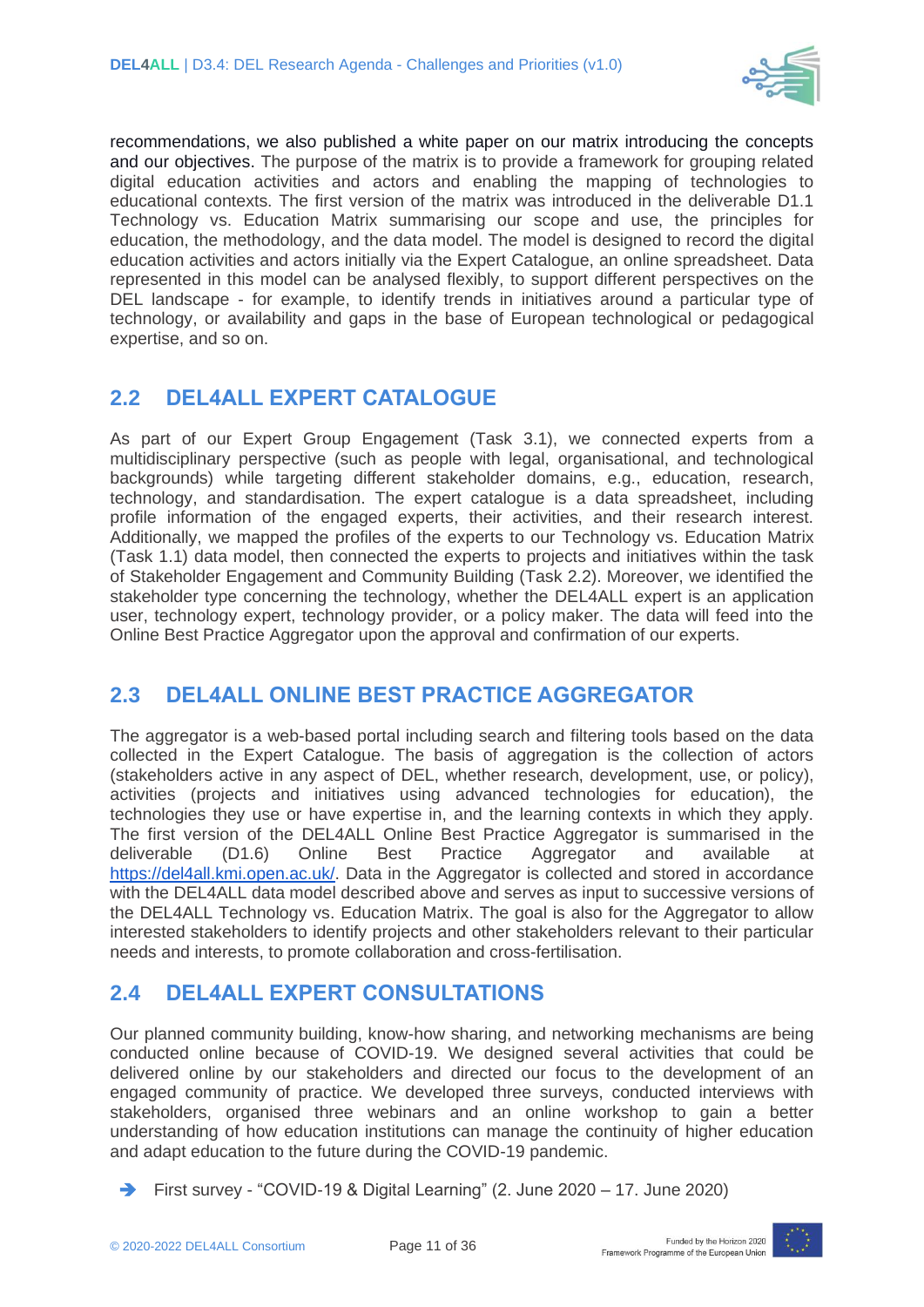

- ➔ Webinar "Navigating digital learning during COVID-19" (18. June 2020)
- ➔ Workshop "Lessons learned from COVID-19" (9. July 2020)
- ➔ Second survey "Challenges and opportunities presented by the current COVID-19 emergency for higher education institutions and stakeholders" (16. July 2020 – 11. Sep 2020)
- ➔ Webinar "Lessons learned during the COVID-19 pandemic to adapt to the new education reality" (7. Oct 2020)
- ➔ Third survey "Emerging Technologies & Digital Enhanced Learning. Best Practices and Use Cases" (9. Nov 2020 - 6. Dec 2020)
- ➔ Webinar "Common flagships projects for blockchain and education in the EU" (25. Nov 2020)

Additionally, we released a white paper on the [COVID-19 Effects on Higher Education](https://www.del4all.eu/wp-content/uploads/sites/59/2020/10/del4all_white-paper-covid-19-effects-on-higher-education-institutions-challenges-and-opportunities-1.pdf)  [Institutions, Challenges, and Opportunities.](https://www.del4all.eu/wp-content/uploads/sites/59/2020/10/del4all_white-paper-covid-19-effects-on-higher-education-institutions-challenges-and-opportunities-1.pdf) The document includes the initial findings from our surveys and expert consultation, such as our workshop and webinars, to develop the DEL4ALL policy recommendations and the research agenda on sustainable and viable learning technologies and environments.

We used the responses and collected feedback from our expert community as the basis for the DEL Research Agenda identifying the most relevant research needs. The DEL4ALL survey reports, webinars, and workshops are accessible via the [DEL4ALL project website.](https://www.del4all.eu/publications/)

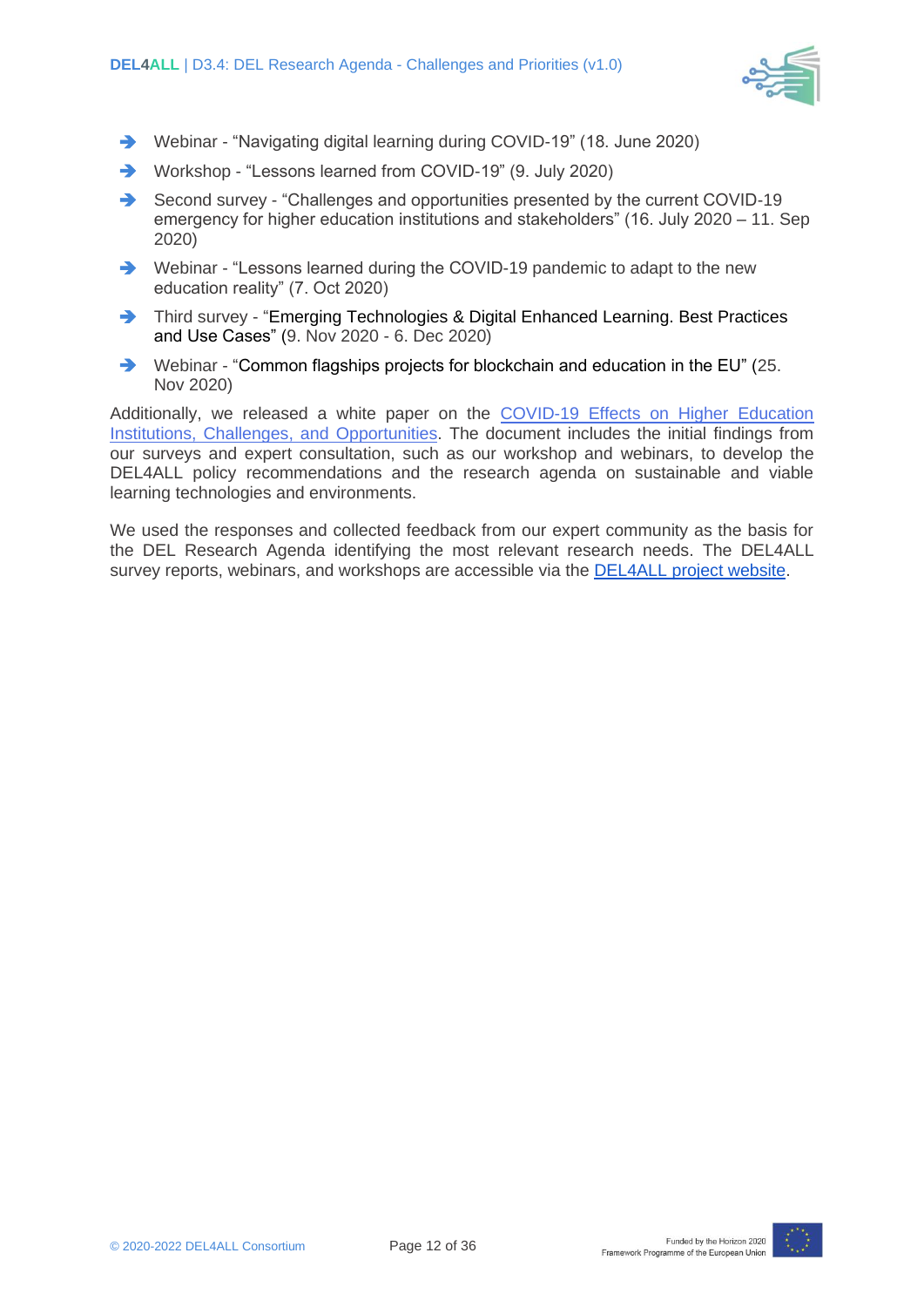

### **3 PRIMARY FINDINGS FROM DEL INITIATIVES AND RESEARCH**

The COVID-19 pandemic exposed long-standing structural and operational issues in education systems worldwide. The emergency turn to online education highlighted the need for suitable technological tools and infrastructure and, more critically, the need for supportive teaching and learning environments. Teachers found it difficult to adapt to new pedagogical concepts and modes, and often found misalignment between resources and needs. *Schleicher, A. (2020)*. The digital skills and competencies of teachers need to be taken into consideration, as many educators reported teaching online as challenging due to the lack of knowledge and usage of available digital tools. *Khvilon, E., Patru, M. (2002)*.

There are two distinct 'reactions' to COVID-19 within the context of education and 'emerging technologies': one is the turn to more intense research on truly emerging tech, such as DLTs and AI (see page 14); the other is the turn to long-standing but neglected online tools and practices. In the case of the latter, here has been a revival of interest in OER, VLEs, MOOCs, CPDs, online apprenticeships and internships, often shunned by the majority of bricks and mortar higher education institutions. *Grech, A., Camilleri, A. F. (2017).* For online, blended and hybrid learning to become mainstream, institutions not only need to update and improve their training systems within faculties, but dedicate resources to instructional design. Institutions also need to map the available technology solutions to understand which technology can serve their needs best in specific cultural contexts. Some technology solutions can increase staff and faculty efficiency, others can be used to reach more students, while others are designed to help universities continue to operate in emergency mode during the pandemic. *Burns, S., McCormack, M. (2020).* 

Surveillance technologies, such as cameras and facial recognition, and emerging technologies, such as AI, are increasingly being used to continue to provide education services in the absence of 'in-person' teaching and learning. *Konotop, G. (2020, October 25).* Surveillance technologies are also being introduced in the education sector as part of healthcare and welfare services by governments and the private sector, but this also raises significant privacy, safety, and security concerns and potential risks for end users, and students. *Dignum, V., Penagos, M., Pigmans, K., Vosloo, S. (2020)*. The dialectic between surveillance technologies, AI and education and the impact on the learning community will be part of the DEL4ALL research agenda for 2021.

In our interviews with the expert community, AI has been identified as a significant change agent of the labour market in the future. More than 1 billion jobs, almost one-third of all jobs worldwide, are likely to be transformed by technology, with a corresponding impact on lifelong learning. *Kumar S., R., George, S. (2020).* It is forecast that workers will need to return to formal/informal education or training at several stages across their working careers, ideally as part of structured programmes provided by their workplace without a disruption to normal workflows or career pathways. *Grech, A., Camilleri, A. F. (2020).* For this, regulation and standardisation need to be implemented to ensure that skills learnt at the workplace or online are recognised and valued by companies and educational institutions and can be used for further training. *Comyn, P. (2020, September 23).* Developing effective testing methods and advances in recognition of credentials, including micro-credentials, is also important to ensure that online training is valued in the labour market. *Scarpetta, S., Quinini, G. (2020).* 

However, while teachers and trainers are working on ensuring continuity in delivery of education and TVET, it is still too early to determine if the changes triggered by COVID-19 will become 'the new normal'. Are we returning to the traditional way of formal learning or will we equally recognise distance and digital supported learning as having value in the future? *Cedefop, (2020).* As the emergency remote teaching (ERT) occurred due to the pandemic, it might be only a temporary shift to digital learning delivery methods that otherwise would be

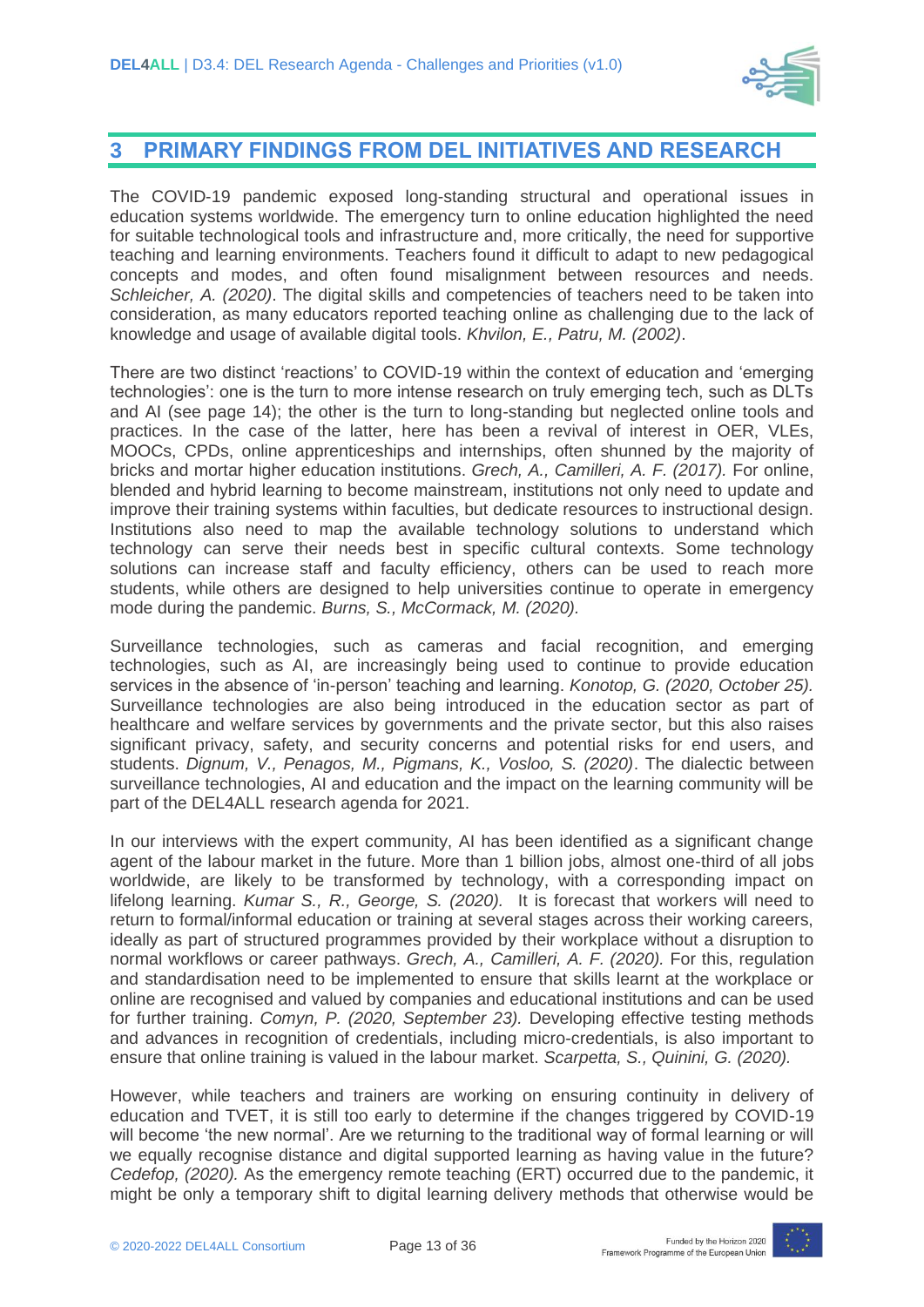

delivered face-to-face or as blended or hybrid courses. *Hodges, C., Moore, S., Lockee, B., Trust, T., Bond, A. (2020)*.

Changes in the economy, due to the COVID-19 pandemic, may also lead to an increase in adult learners' enrollment, as pandemic-influenced adults might consider re-skilling or upskiling in their career path. *World Economic Forum. (2020, November 25)*. Again, in 2021, DEL4ALL will continue to monitor technology-enabled developments in the lifelong learning sector to determine changes, which are likely to remain embedded in the higher education and TVET sectors of the future. In the interim, since COVID-19 forced education to digitise quickly, technology providers are working on meeting the immediate needs of digital education. *CBINSIGHTS. (2020)*. The European Commission's Education and Training Monitor report is a valuable signpost in forecasting how EU funding for education, training and skills may become a major component of the EU's next long-term budget. *Education and Training Monitor 2020.*

#### **Decentralisation as a Resilient Model for the future of Education**

One lesson to be learned from the COVID-19 pandemic is that, globally, the education sector lacked resilience in the face of difficult circumstances such as this. It is likely that highly contagious coronavirus will remain with us in different forms in the future, and other factors, such as significant global disruption due to climate change, may also pose serious threats. We argue that a more resilient model for education is a decentralised one; that is to say, a model in which the various processes of education (e.g., learning design, material creation, delivery, assessment, and certification) are not, by default, treated in terms of a single pipeline performed within the setting of a single formal institution, but instead support the flexible combination of people, resources, and processes in response to learner needs. In practice, this approach has been a feature of ERT: online materials drawn from multiple sources, parents supported in homeschooling, remote assessment and examination, and institutions with a tradition of remote teaching (e.g., OU) swamped with requests for input on the relevant pedagogies. These responses, however, have been ad-hoc crisis responses. The adoption of decentralised thinking at the research, planning, and funding levels for education could support more resilient learning in the longer term. In particular, this type of thinking can be supported at a technical level with inherently decentralised technologies, such as blockchain and personal interoperable data stores, to ensure that both data privacy and educational standards and certification can be applied meaningfully and in a trustworthy fashion.

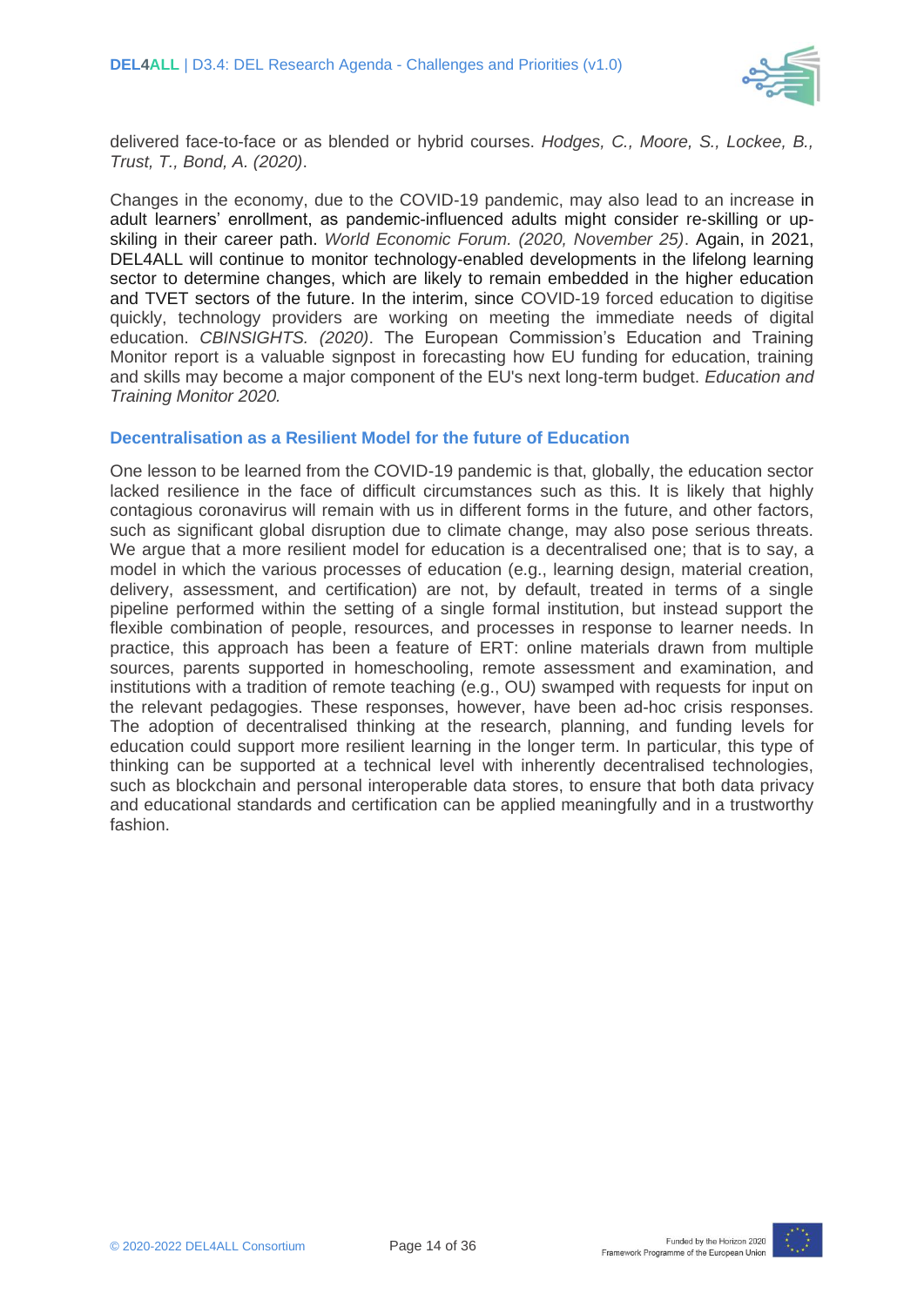

### **4 CHALLENGES, OPPORTUNITIES AND PRIORITIES**

On the basis of our primary findings, we have identified a set of educational challenges, opportunities and priorities experienced during COVID-19 by the DEL4ALL expert community. We distributed surveys and organised online expert consultations to summarise the most common issues. The results of our first survey show that the COVID-19 pandemic exposed structural weaknesses in the current higher education systems. The digital education experts reported incompatible teaching materials, non-existent infrastructure, and a lack of skills, and expect more focus on digital enhanced and personalised learning as well as Open Educational Resources. The second DEL4ALL survey resulted in highlighting the need for a digital enhanced learning guide with structured concepts, standards, and best practices. Respondents also identified open educational resources, virtual learning platforms integrated with learning analytics, digital games, and artificial intelligence as resources for digital learning in higher education. The DEL4ALL workshop highlighted that recreating what teachers do in classrooms in front of the computer cannot be the solution to education during COVID-19. Experts and participants agreed that the digital skills of teaching staff need to be improved to get the best from the available education technology. The DEL4ALL webinar highlighted the social-economic impact of the pandemic including the increased level of unemployment and the inactivity of employees, as well as the missing inspiration of educators and students due to the lack of professional development opportunities. However, participants identified opportunities in reskilling and upskilling programmes, such as new distance learning courses as there is a growing interest, due to COVID-19, in lifelong learning and short courses.

In terms of priorities, both the first and second survey resulted in highlighting the need for budgetary support from the European Commission as the main action point. Respondents from the first survey also expressed a need for regulation and legal frameworks to protect staff from being "replaced" by technology and for enabling rapid contracting of services. Furthermore, experts encouraged support in the development of concepts for Internet of Things in education and for integrating educational technologies to facilitate stronger learning. In the second survey participants additionally suggested a need for an open debate about the future of education and assistance with capacity building and skills development for teaching staff. In the DEL4ALL workshop participants identified the lack of investments in digital learning on a private and public level and the need of technology-based interactive learning processes with a project designed approach. Participants of the DEL4ALL webinar urged a rethinking of the business model of teaching, capitalising on the upskilling, development, and adoption of the new technologies and the positioning of the different technologies on the value chain. Moreover, the European Commission highlighted its aim of tackling European tools and their objectives included in the revised European Action Plan 2021-2027. *Digital Education Action Plan 2021-2027.*

In the following tables we summarised the most common suggestions by our expert community to our surveys, workshop and webinars. Therefore, some of our data inputs may overlap in the tables.

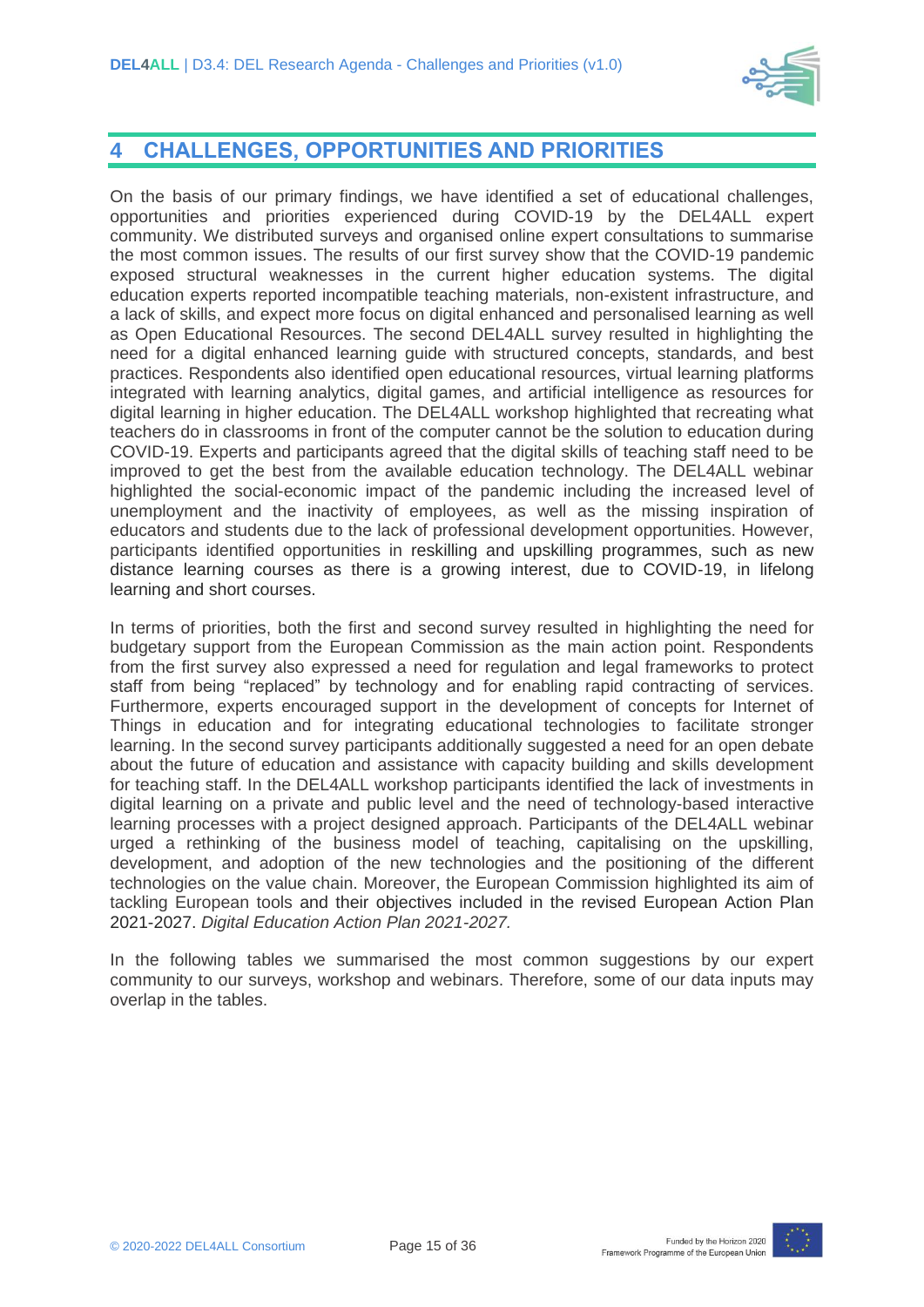

# **4.1 CHALLENGES, OPPORTUNITIES AND PRIORITIES SUMMARY TABLE**

*TABLE 1: CHALLENGES, OPPORTUNITIES AND PRIORITIES IDENTIFIED BY THE 1ST DEL4ALL EXPERT SURVEY*

| <b>Challenges</b>                                                                                                                                                             | <b>Opportunities</b>                                                          | <b>Priorities</b>                                                                            |
|-------------------------------------------------------------------------------------------------------------------------------------------------------------------------------|-------------------------------------------------------------------------------|----------------------------------------------------------------------------------------------|
| Digitalisation of offline<br>education                                                                                                                                        | Transformation of education                                                   | Budgetary support from EC                                                                    |
| Technology adoption                                                                                                                                                           | Improvement infrastructure                                                    | Regulations established by<br>EC                                                             |
| Lack of skills                                                                                                                                                                | <b>Tailored education</b>                                                     | Concepts for education<br>infrastructure designed by EC                                      |
| IT security issues                                                                                                                                                            | The COVID-19 pandemic is<br>speeding up policy changes<br>within institutions | EC to promote the<br>identification and sharing of<br>best practices                         |
| The predominance of "old"<br>education structures (i.e.,<br>single lecturer design, face-to-<br>face centric teaching, flexible<br>business processes and<br>infrastructures) | People start re-thinking<br>travelling guidelines                             | EC to provide an evidence<br>base that other institutions<br>can confidently learn from      |
| Formative assessment                                                                                                                                                          | Increasing staff skills and<br>competences                                    | EC to help foster networks<br>and communities                                                |
| Extra work-load                                                                                                                                                               | Matters around diversity                                                      | EC to help with capacity<br>building and skill<br>development of educators                   |
| Difficult student interaction                                                                                                                                                 | Access and Universal Design<br>for Learning                                   | EC to stimulate more<br>research on scalable and<br>resilient educational<br>infrastructures |
| Health maintenance in face-to-<br>face settings                                                                                                                               | Wider audiences can be<br>reached                                             | EC to encourage a<br>continuous debate based on<br>rigorous evidence                         |
| Frustration, and more<br>competition between education<br>institutions to acquire new<br>students and retain current<br>ones                                                  |                                                                               |                                                                                              |
| Equality and fairness of access<br>to digital ecosystems                                                                                                                      |                                                                               |                                                                                              |

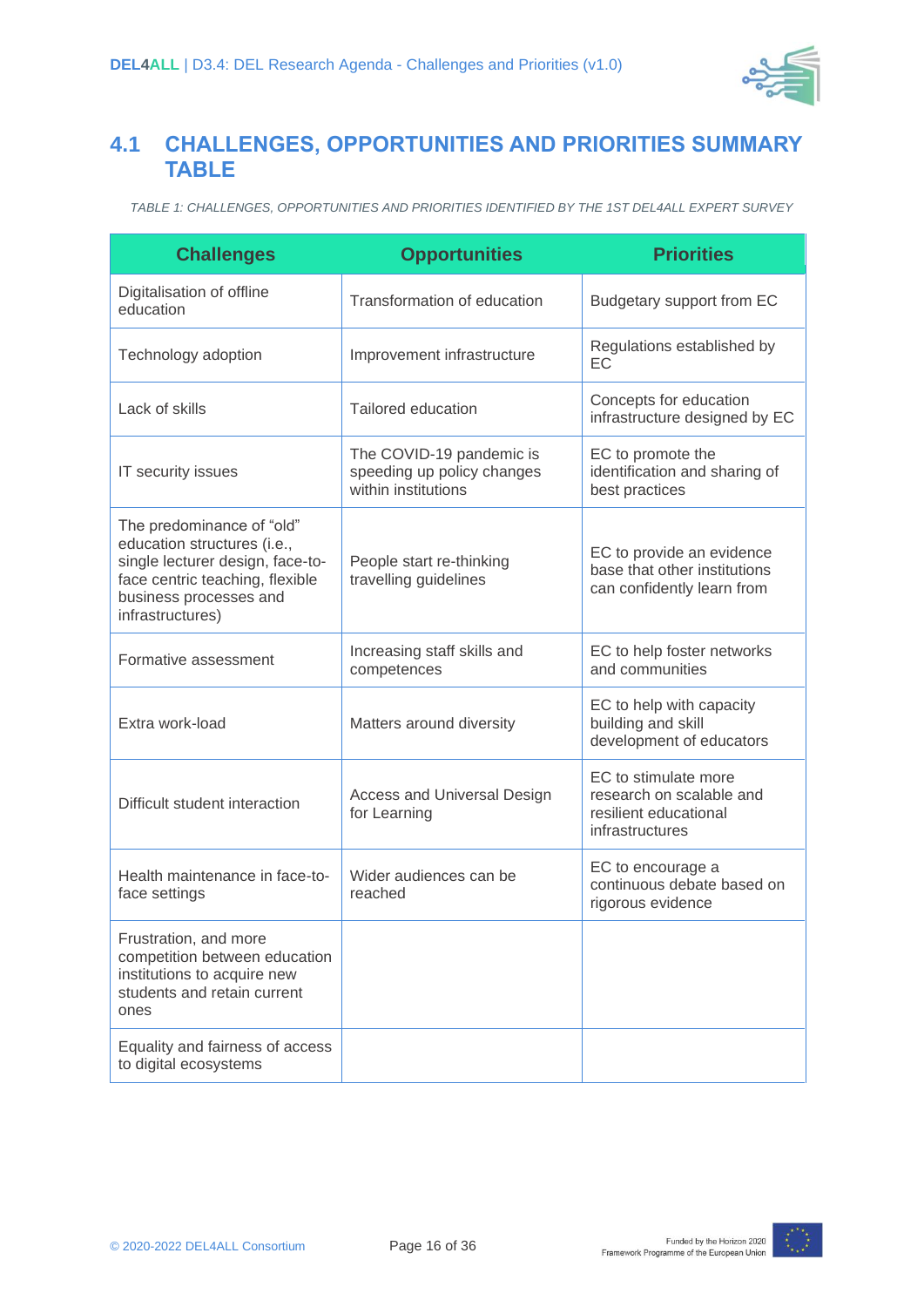

*TABLE 2: CHALLENGES, OPPORTUNITIES AND PRIORITIES IDENTIFIED BY THE 2ND DEL4ALL EXPERT SURVEY*

| <b>Challenges</b>                                                                          | <b>Opportunities</b>                                                                          | <b>Priorities</b>                                                                                                       |
|--------------------------------------------------------------------------------------------|-----------------------------------------------------------------------------------------------|-------------------------------------------------------------------------------------------------------------------------|
| Ensuring high quality online<br>education                                                  | Improving the infrastructure of<br>online teaching                                            | EC to provide budgetary<br>support                                                                                      |
| Teaching staff's lack of<br>experience with online<br>education                            | Increasing skills and<br>competencies of staff                                                | Encouraging open debate<br>about the future of education                                                                |
| Difficulty in engaging and<br>interacting with students                                    | Facilitating opportunities for<br>lifelong learning.                                          | Assistance with capacity<br>building and skills<br>development for teaching staff                                       |
| Converting offline teaching<br>into online teaching material                               | Speeding up policy changes<br>within institutions                                             | Sharing of best practices<br>between higher education<br>institutions                                                   |
| Extra workload when moving<br>from offline to online teaching                              | Strengthening the relevance of<br>technology in education                                     | EC to support research<br>activities                                                                                    |
| Health maintenance in face-<br>to-face settings and in<br>work/personal life balance       | Transformation of former<br>education system                                                  | Facilitating cross-institution<br>exchange and community<br>building                                                    |
| Greater competition between<br>higher education institutions<br>to acquire/retain students | Better alignment between the<br>education system and the needs<br>of the future labour market | EC to support research<br>activities                                                                                    |
| Lack of online teaching<br>infrastructure in education<br>institutions                     | Reaching a broad learning<br>audience                                                         | EC to launch more regulations<br>supporting digital education                                                           |
| Inflexible administrative<br>processes inside the<br>educational institution               | More focus on diversity                                                                       | EC to offer concept for<br>improving teaching<br>infrastructure                                                         |
| Difficulties with the setup of<br>appropriate infrastructure                               | More student personalised<br>learning opportunities                                           | Build transversal vision for LLL<br>and PLP (cross view between<br>different DGs/align funding for<br>EU projects, etc) |
| Formative assessment                                                                       | <b>Access and Universal Design</b><br>for Learning                                            | Establishing an EU standard<br>for online education                                                                     |
| Conducting online exams                                                                    | Improvement of online teaching                                                                | Identifying and sharing a<br>governance framework like<br><b>COBIT for HEI</b>                                          |
| Frustration of teaching staff                                                              | IT to be part of the HEI strategy                                                             | Assessment and certification<br>practices                                                                               |
| Privacy issues                                                                             | Offering greater flexibility for<br>students                                                  | Tie funding to digitalisation of<br>delivery                                                                            |
| Equality and fairness of<br>access to digital ecosystems                                   |                                                                                               |                                                                                                                         |

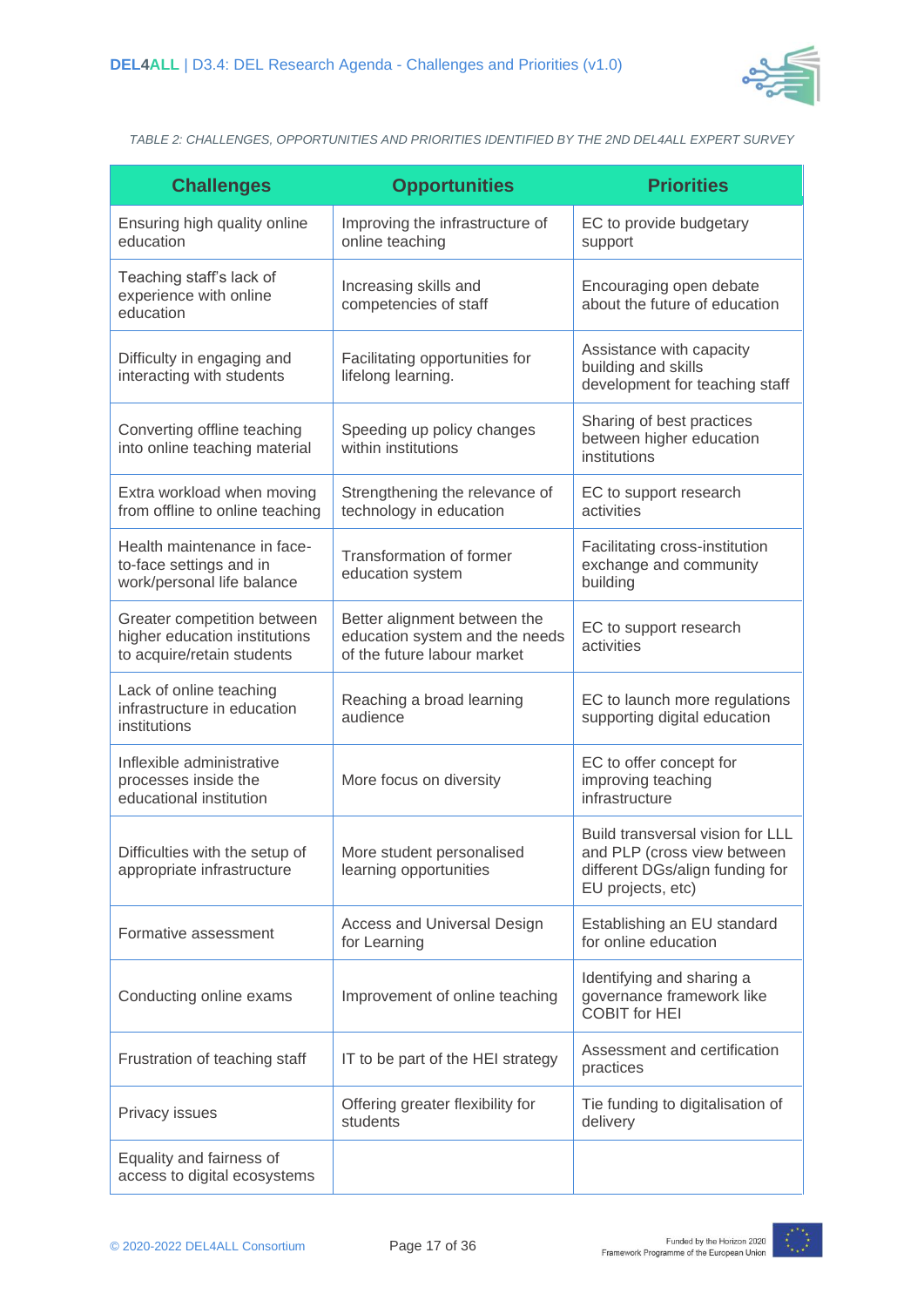

*TABLE 3: CHALLENGES, OPPORTUNITIES AND PRIORITIES IDENTIFIED BY THE DEL4ALL WORKSHOP*

| <b>Challenges</b>                                                                                                     | <b>Opportunities</b>                                                                               | <b>Priorities</b>                                                                                       |
|-----------------------------------------------------------------------------------------------------------------------|----------------------------------------------------------------------------------------------------|---------------------------------------------------------------------------------------------------------|
| Moving classroom-based<br>education online                                                                            | Collaboration technologies have<br>become consumerised                                             | Personalised learning                                                                                   |
| No movement towards project-<br>based learning                                                                        | Reorganising IT infrastructure at<br>institutes                                                    | Preparing teachers to shift to<br>another model of teaching,<br>using project- based materials          |
| No fundamental changes in<br>education system re COVID-19                                                             | Usage of available technological<br>tools by teachers                                              | Support of progress<br>monitoring, not assessment-<br>based teaching                                    |
| Creating a hybrid model<br>between online and offline<br>presence                                                     | Identifying students in high risk<br>using technology                                              | System development for<br>teaching                                                                      |
| Teachers and student are<br>frustrated on the way of<br>learning delivery                                             | Using Learning Analytic tools in<br>online lecture and follow student<br>in their learning journey | The need of investment in<br>digital learning on a political<br>level                                   |
| Developing and carrying out<br>online exams                                                                           | Improvement of technologies                                                                        | Breaking the barriers between<br>different disciplines                                                  |
| Lack of digital skills                                                                                                | Best practice and materials<br>sharing between institutions\                                       | Creation of an EdTech Agenda                                                                            |
| Changing the method of<br>education, understanding the<br>opportunities in online teaching                            | COVID-19 highlighted the need<br>for digital supported education                                   | High level strategy for online<br>learning                                                              |
| Same lectures on new<br>technologies, student's<br>frustration due to the<br>conventional way of learning<br>delivery | Understanding the best use of<br>advanced technology potentials                                    | Teachers to create well<br>knowledge micro-causes and<br>turning teaching to project-<br>based learning |
| Digital inclusion                                                                                                     | Course recommendations                                                                             | Creation of a digital<br>decentralised identity<br>management system and<br>micro-credentials           |
| Introduction of artificial<br>intelligence into mainstream<br>education                                               | Divisions of learning across<br>humans and machines                                                | Promoting of micro content<br>and learning using blockchain                                             |
| Lack of expertise                                                                                                     |                                                                                                    | Development of soft skills                                                                              |

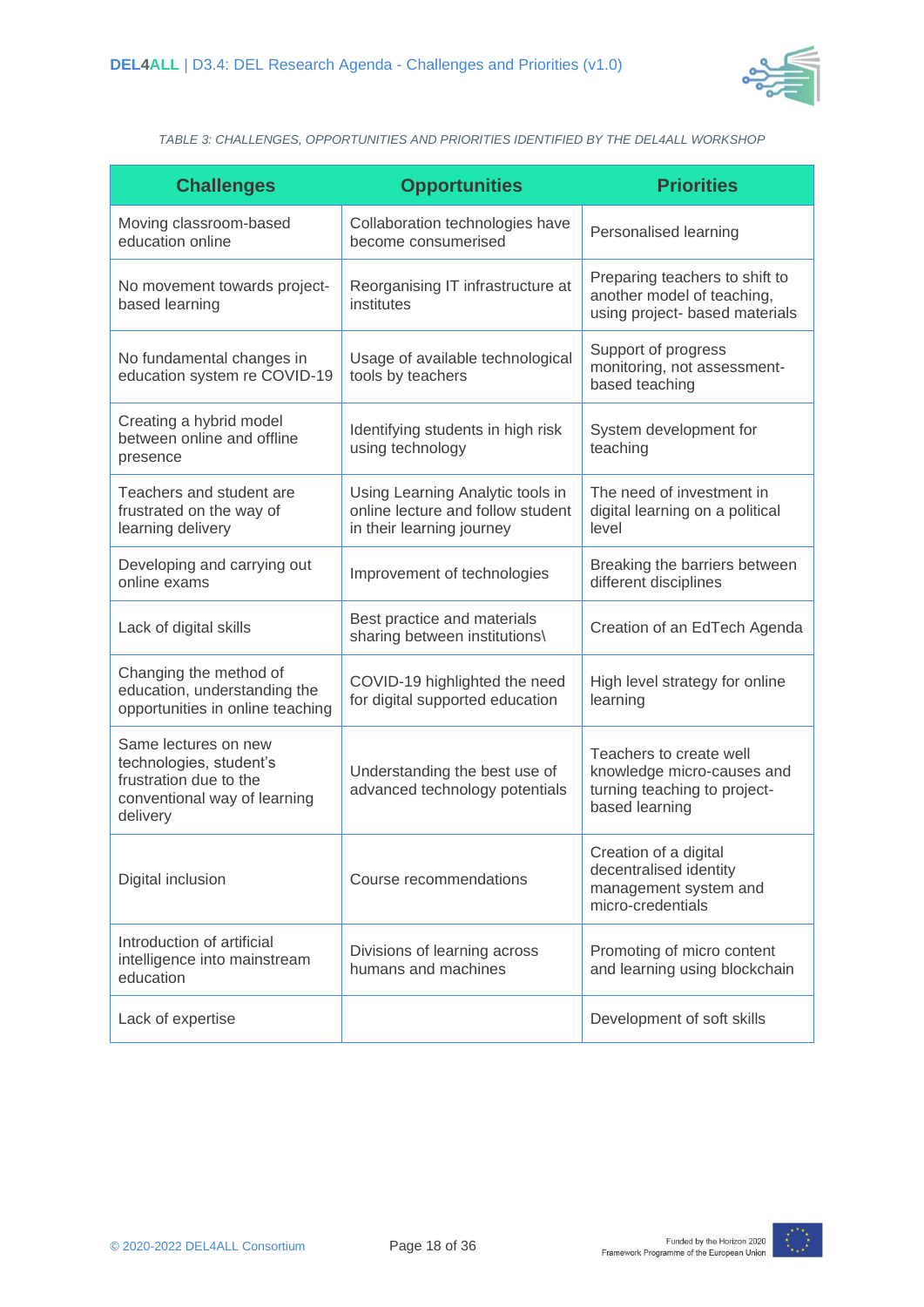

*TABLE 4: CHALLENGES, OPPORTUNITIES AND PRIORITIES IDENTIFIED BY THE DEL4ALL 7 OCT. WEBINAR*

| <b>Challenges</b>                                                                                                                  | <b>Opportunities</b>                                                                 | <b>Priorities</b>                                                                      |
|------------------------------------------------------------------------------------------------------------------------------------|--------------------------------------------------------------------------------------|----------------------------------------------------------------------------------------|
| Moving from in person<br>training to online education                                                                              | Growing interest in lifelong<br>learning and short courses                           | Implementing open-source<br>systems                                                    |
| The standards and policies<br>are vague for the transition of<br>moving to e-learning                                              | Identifying emerging skills and<br>technologies                                      | Digitally resilient models                                                             |
| Social-Economic issues of<br>the pandemic                                                                                          | Institutions to re-think what they<br>are offering                                   | Bridging between the need of<br>future technologies and to adapt<br>to it              |
| Connectivity and equipment<br>issues                                                                                               | Reskilling and upskilling<br>programs                                                | Education scheme for educator                                                          |
| Increased unemployment and<br>inactivity of employees                                                                              | Working around the Learning<br>Management Systems (LMS)                              | Rethink the business model of<br>teaching                                              |
| Limited access to work-based<br>learning, assessment issues                                                                        | New distance learning courses                                                        | Positioning the different<br>technologies on the value chain                           |
| Professional development of<br>teachers and learners                                                                               | Open badges for social<br>recognition of best practices,<br>efforts                  | Capitalising on the upskilling,<br>development and adoption of<br>the new technologies |
| HEI educators are often<br>rewarded with reductions in<br>teaching, which works against<br>the recognition of education<br>itself. | Skilling people in digital, with<br>reference frameworks for HEIs<br>like DigCompedu | Mapping out the technology<br>landscape for future projects                            |
| Students and teachers miss<br>inspiration                                                                                          | New technologies (VR, gaming)                                                        | EC is tackling on European<br>tools (privacy and security<br>reasons)                  |

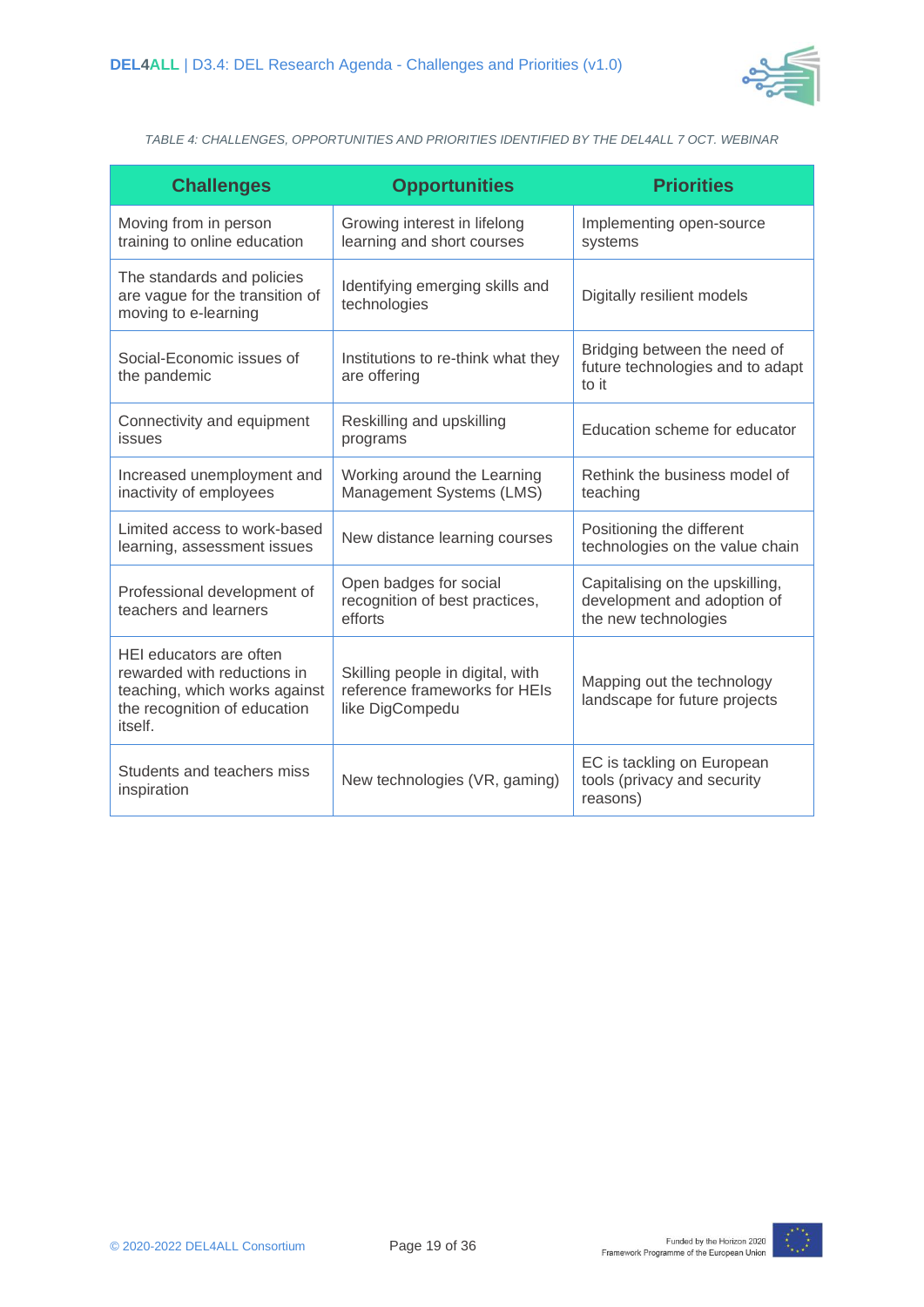

### **5 STRATEGIC PRIORITIES**

Based on the expert responses to our surveys and online consultations, we are proposing three (3) main priority action points for building a sustainable digital transformation for Europe's economy and society. The priorities are identified from our challenges, opportunities and priorities summary tables highlighting the most common topics suggested by our experts throughout the first year of the project. The strategic priorities are well aligned with the European Commission's *Digital Education Action Plan (2021-2027)*, and could provide further help to the Education, HEI, TVET stakeholder community. The priorities are also mapped to our research questions and use cases in the next chapter.

### **5.1 PRIORITY 1. DEVELOPMENT OF A HIGH QUALITY DIGITAL ECOSYSTEM**

#### **High Priority Research needs**

- **1.** Concepts for education infrastructure
- **2.** Cross-institution exchange and community building
- **3.** Sharing of best practices between higher education institutions

#### **Other Research needs**

- **1.** Open debate about the future of education
- **2.** Monitoring and project-based teaching practices
- **3.** Standardisation for interoperable learning records

# **5.2 PRIORITY 2. IMPROVING DIGITAL COMPETENCIES**

#### **High Priority Research needs**

- **1.** Reorganising IT infrastructure and IT to be part of the HEI strategy
- **2.** Capacity building and skills development of educators
- **3.** Course recommendations

#### **Other Research needs**

- **1.** Developing and carrying out online exams
- **2.** Converting offline teaching into online teaching material
- **3.** Creating a hybrid model between online and offline presence

# **5.3 PRIORITY 3. RECONSTRUCTING STUDENT EXPERIENCE**

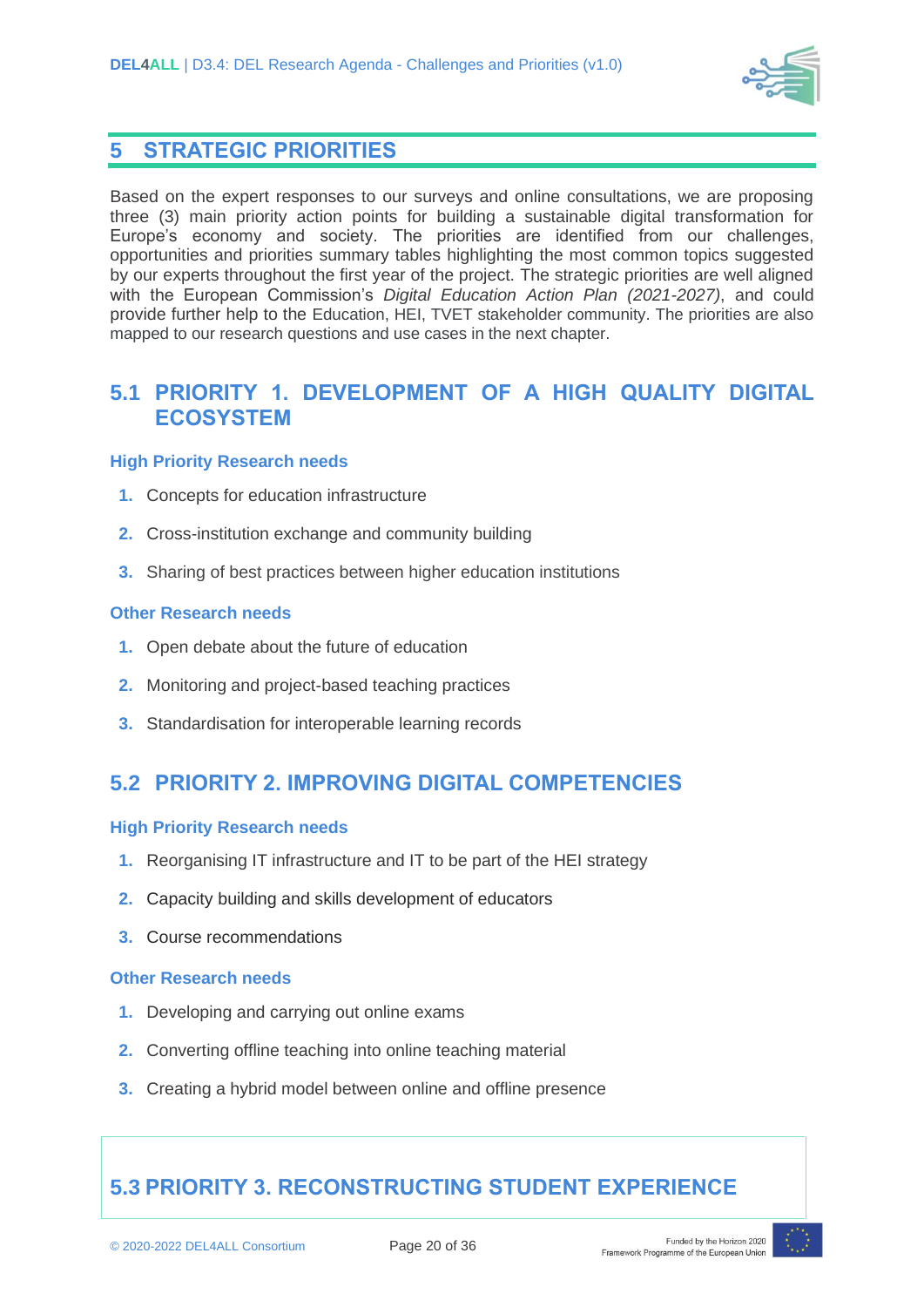

#### **High Priority Research needs**

- **1.** Learning Analytic tools in online lectures and follow student in their learning journey
- **2.** Better alignment between the education system and the needs of the labour market
- **3.** Access and Universal Design for Learning

#### **Other Research needs**

- **1.** Digital Equity (equality and fairness of access to digital ecosystems)
- **2.** Facilitating opportunities for lifelong learning
- **3.** Identifying students at high risk using technology

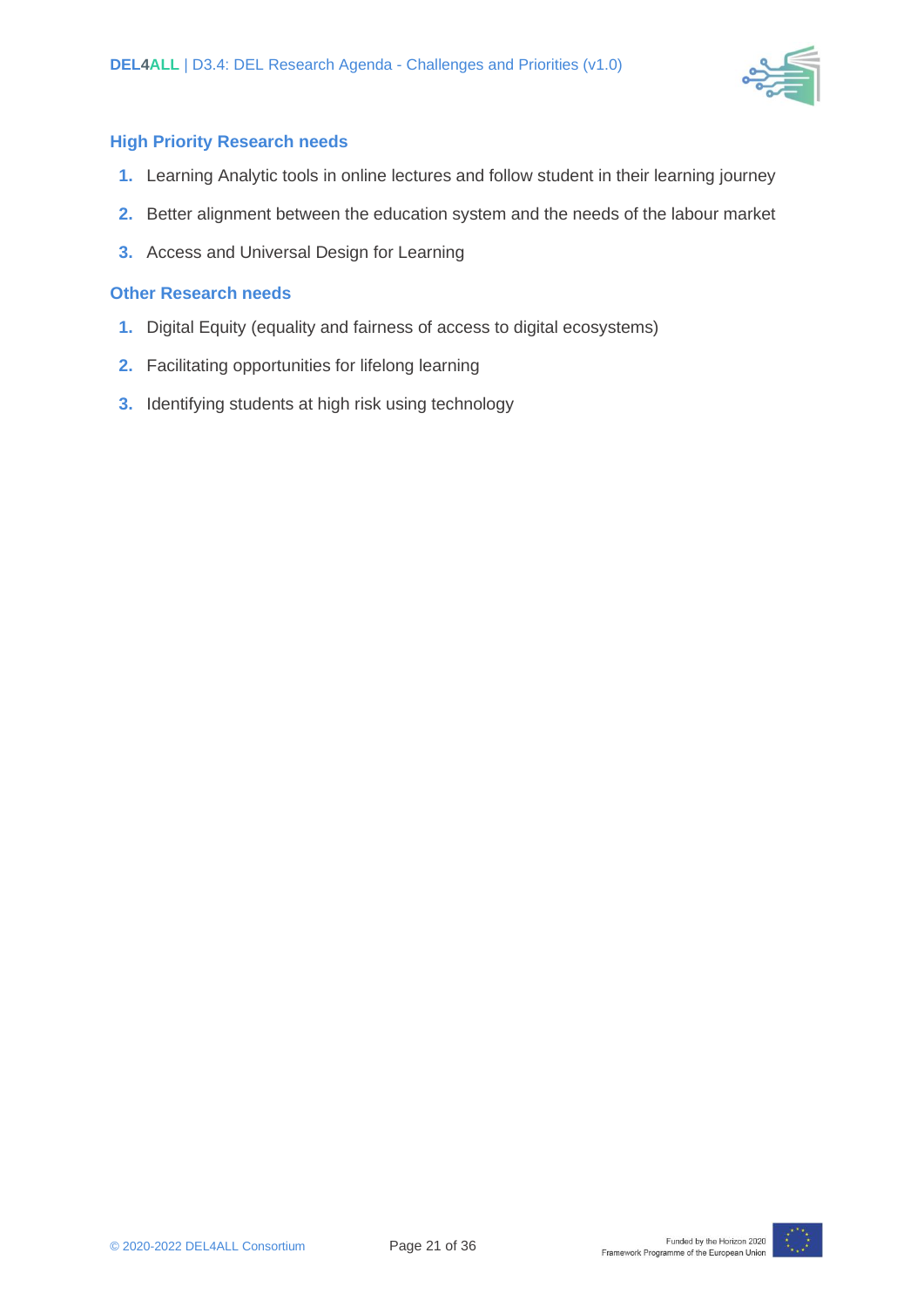

### **6 RESEARCH QUESTIONS AND USE CASES**

Based upon our main priority action points, we distributed a DEL4ALL third survey on Emerging Technologies & Digital Enhanced Learning, where we focused on technologies and tools that can add value to digital learning. During the DEL4ALL interview series with our expert community from different technology areas and multidisciplinary perspectives, we identified a first set of use cases and best practices in digital education that can be implemented by the use of emerging technologies. Therefore, our third survey aimed to gather education experts' insights on best practices, use cases, and tools within the area of Digital Enhanced Learning. The questionnaire consisted of six open questions focusing on the use of technology as part of a student's learning experience. Our goal was to identify emerging technologies such as AI, IoT, AR, VR, ML, NLP, Blockchain, Gaming, Analytics, Robotics, Shared Virtual Spaces, Video/Multimedia Creation, 3D printing, Conference tools, and other solutions. We were also interested in technologies that have become mainstream in recent months as education institutions have been trying to mitigate the impact of Covid-19.

Within the third survey we planned to both substantiate and challenge the information we collected with the unique perspective and expertise from the DEL4ALL expert community. We analysed the **thirty-one (31)** responses received in order to design our main research questions and align them to our previously identified strategic priorities. The following research questions are created from the most common responses to our third survey.

### **6.1 ANALYSIS OF STUDENTS LEARNING PROGRESS AND OUTCOMES**

#### **Technology:** AI

#### **Relevance of research question**

The learning progress and outcomes of learners depend on a number of variables, such as: students' individual dispositions and motivation; gender; social and economic backgrounds: and the educational environment. In classroom and lecture hall settings where there is tangible interaction between educators and students, educators can rely on visual and other sensory cues to identify students' need for support, learning difficulties, and potential risk of 'failure'. In distance education the advantage of social interaction may be reduced or lost entirely.

Assessments help educators as well as students to monitor learning progress. Feedback and test results may encourage students to reflect on what steps to take to improve their outcomes, and educators on further tactics to reduce learning gaps. However, the traditional classroom approach has major disadvantages within the context of learning progress and outcomes:

- **→** Conducting assessments at regular intervals and correcting tests is very timeconsuming for educators, and stressful for many students
- ➔ Assessments come in many forms, and often in 'one size fits all' wrapping (such as written examinations and / or multiple-choice tests)
- ➔ Students are unlikely to secure immediate feedback

Learning Analytics tools leverage various computer science technologies and methods, such as statistical analysis and artificial intelligence. These systems are designed to enhance students' learning experience by the analysis and visualisation of the current learning

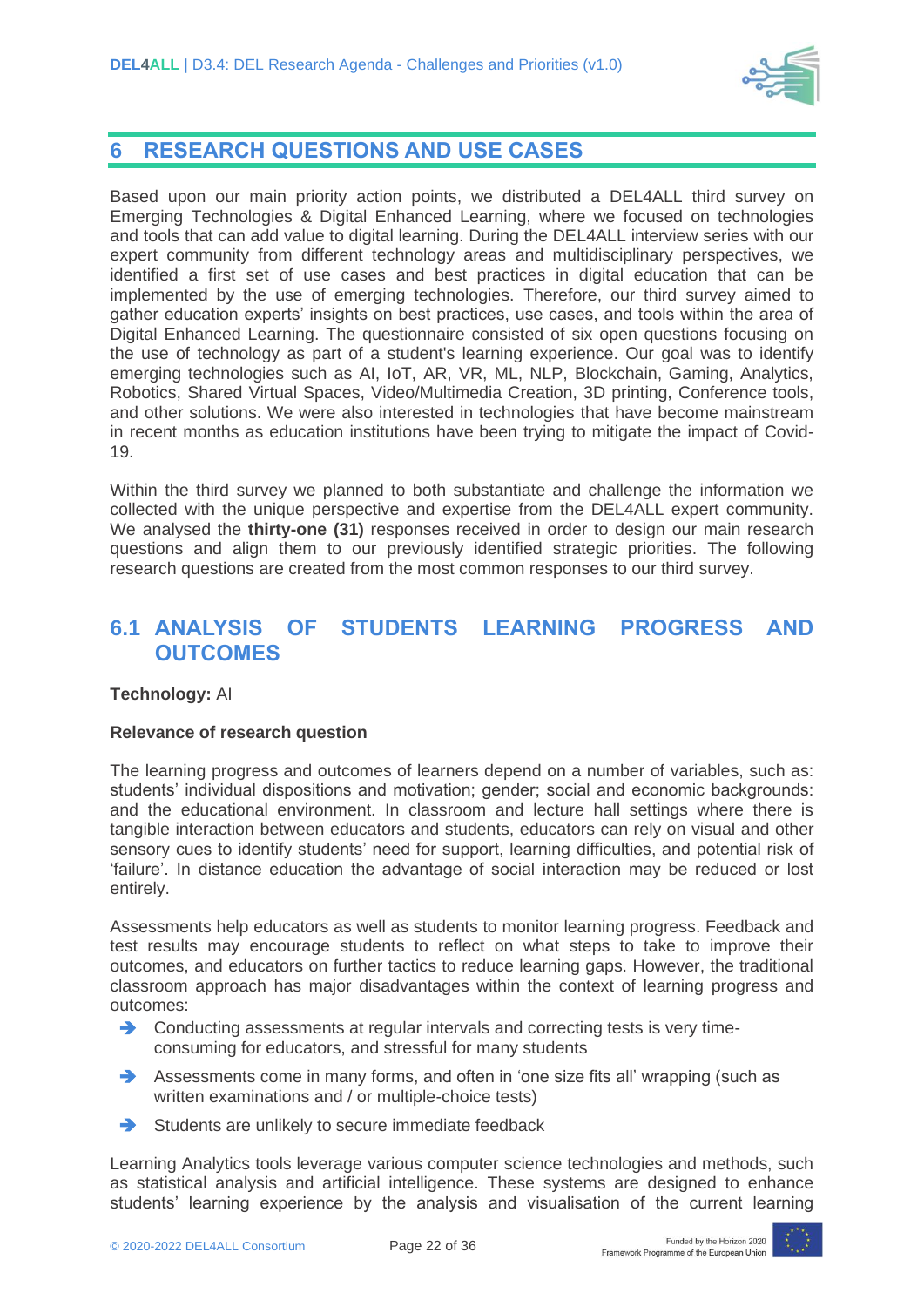

progress, the prediction of the future progress, and the development of personalised learning paths that match students' needs.

#### **Use Case(s)**

Diagnostic and formative assessment takes place at the beginning and throughout a course and helps educators in large student groups to identify students' knowledge and difficulties and to develop individual learning paths. The continuous and immediate feedback to students is important to shape learning, improve the learning outcomes, and reduce the risk of not passing a course.

#### **References to tools, technology provider, initiatives<sup>1</sup>**

- **→** [European Training Foundation](https://www.etf.europa.eu/en)
- **→** [Common Learning Middleware](https://www.fokus.fraunhofer.de/en/fame/projects/clm)
- ➔ [European Parliamentary Research Service](https://www.europarl.europa.eu/at-your-service/en/stay-informed/research-and-analysis)

#### **Strategic priority**

**Priority 3 Reconstructing student experience**

### **6.2 COMPUTER GAMES IN CLASSROOM ENVIRONMENT**

**Technology:** Digital Games

#### **Relevance of research question**

Digital games can be learning tools, motivators, and generators of curiosity and as a result an effective means of optimising student learning and performance in daily educational practice. The positive relationship between learning and students' engagement while using digital games has been confirmed; however, digital games are not yet widespread in higher education. The cost/expense of games/equipment, and the lack of technical support are some of the barriers to the addition of games and simulations in education.

Using games for formal education focuses on three different approaches: *Van Eck, R. (2006).*

- **1.** using commercial games as learning tools
- **2.** integrating serious games, games for learning and multi-user virtual environments in the learning process
- **3.** designing games with the students in which the practice of designing serves as a learning process



<sup>&</sup>lt;sup>1</sup> See Annex A for URLs.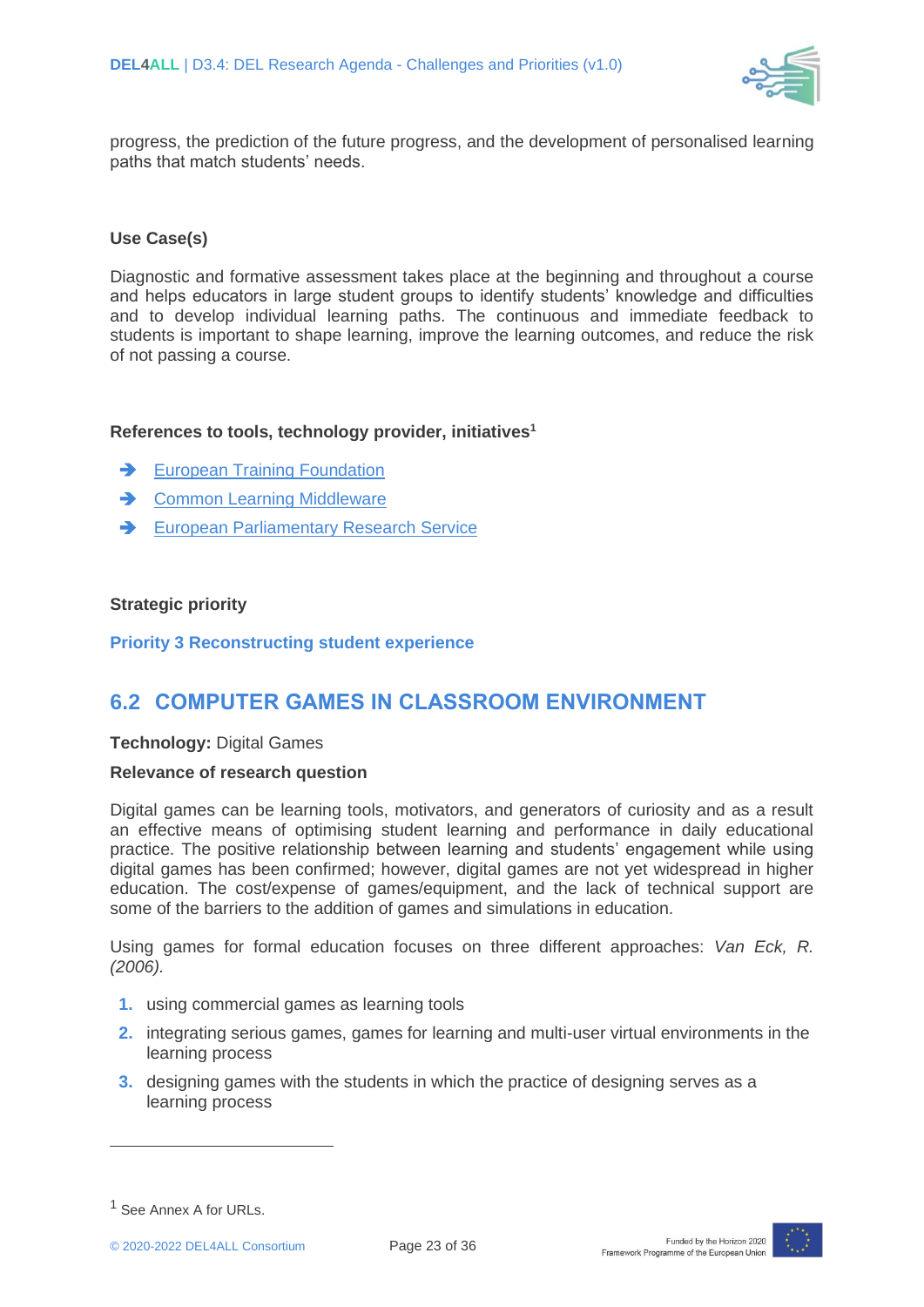

Games can be classified into three broad categories according to their educational scope:*Ulicsak, M., Williamson, B. (2010).*

- $\rightarrow$  leisure games
- **→** educational leisure games
- **→** educational games

#### **Use Case(s)**

The most successful commercial games for educational use are those referred to as the 'big G' games. *Gee, J. P. (2012)*. These are games, which include not only the game itself, but also the social interaction that develops around it. Typically, games of this type comprise a plurality of features for connecting notions of what is considered good practice in situated learning to what is experienced while playing (good) games. *[Papadakis,](https://www.researchgate.net/profile/Stamatios_Papadakis) S., J. (2018).*

#### **References to tools, technology providers, initiatives<sup>2</sup>**

- ➔ [Institute of Digital Games, University of Malta](https://www.um.edu.mt/digitalgames)
- **→** Curio project
- **→** [eCrisis project](http://ecrisis.eu/)
- C<sub>2</sub>Learn

#### **Strategic priority**

**Priority 3 Reconstructing student experience**

## **6.3 NATURAL LANGUAGE PROCESSING (NLP) HELPING CHATBOTS**

**Technology**: Machine Learning (ML)

#### **Relevance of research question**

Natural Language Processing (NLP) is one of the most popular domains in [machine learning](https://www.analyticsindiamag.com/machine-learning-nlp-training-english-to-japanese/) (ML), playing a vital role in the research of emerging technologies, including sentiment analysis, speech recognition, text classification, machine translation, question answering.

NLP can help, for instance, a chatbot to interpret and recognise what is being said and machine learning gives it the ability to record and learn from conversations. The machine "learns" through the analysis and recordings of patterns and use of algorithms assessing multiple conversations and their impact over time. The chatbot is constantly learning and growing with the results becoming efficient in meeting user expectations.



<sup>2</sup> See Annex A for URLs.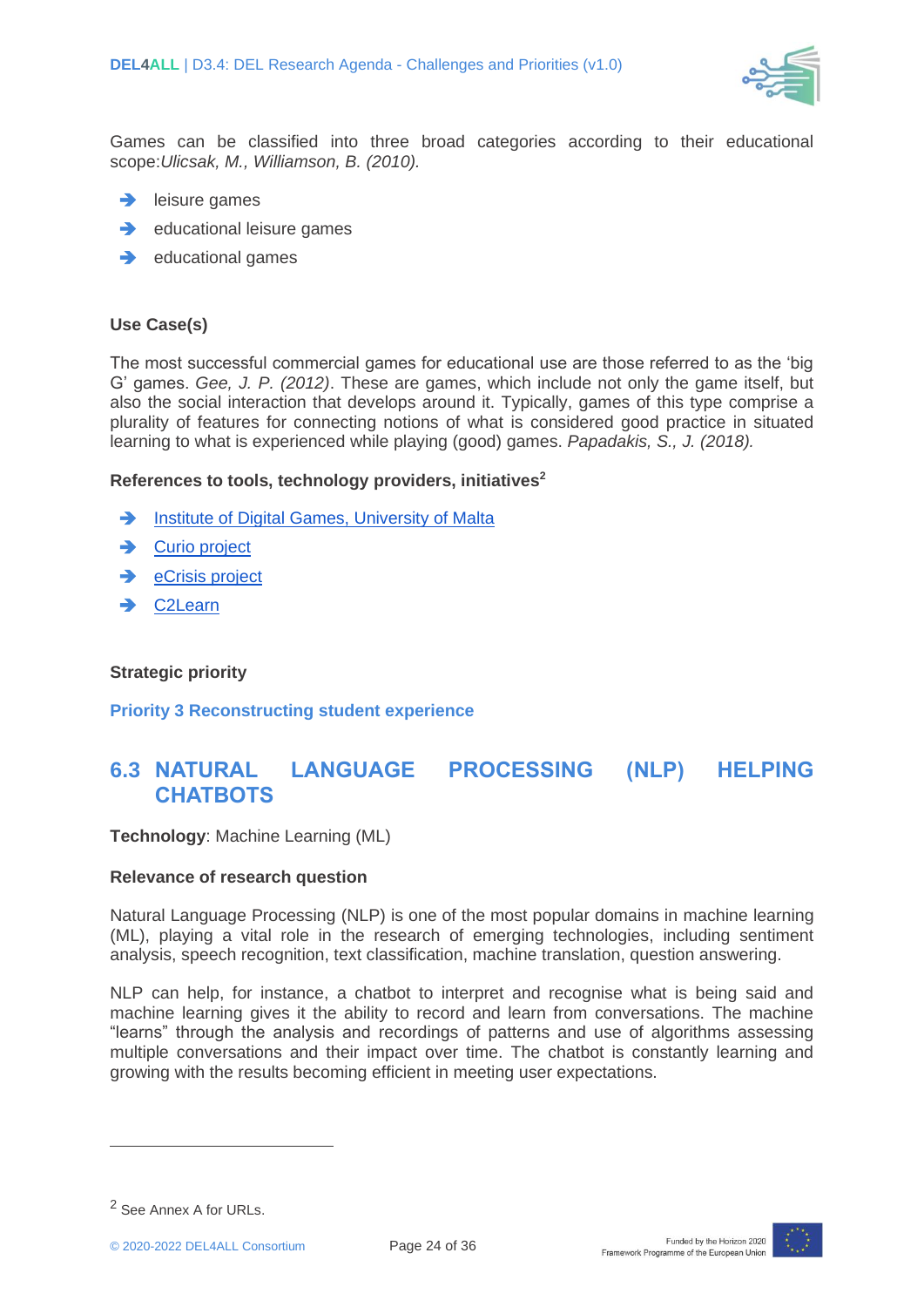

Chatbots are used as messaging networks, helping to increase the capacity to support students by providing greater help desk availability. Most of the chatbots are based in machine learning and they improve themselves constantly as they keep interacting with more users and learning new words. The solution and the research area in this topic are related to NLP and also to an applied linguistics approach to enhance user experience while using the bot, so it will not only learn from experience, it will already be taught.

#### **Use Case(s)**

- **→** Talk to each student individually
- **→** Answer student questions in real time and expand NLP knowledge base
- **→** Prepare and guide students through processes
- **→** Drive task completion and provide helpful text
- **→** Collect insightful responses and react accordingly
- **→** Provide important nudges and reminders
- **→** Deliver learning context in new and exciting ways

#### **References to tools, technology provider, initiatives<sup>3</sup>**

- [Socrates.chat](http://socrates.chat/)
- ➔ [AdmitHub](https://www.admithub.com/)
- Piazza

#### **Strategic priority**

**Priority 1 Building of high-quality digital ecosystem**

# **6.4 AR TECHNOLOGY AT UNIVERSITY LABORATORIES**

#### **Technolog**y: AR

#### **Relevance of research question**

Augmented reality (AR) applications can enhance the learning process, the motivation, creativity, and interest of students, and it provides more authentic learning experiences. It allows its users to view a real environment with computer-generated 3D models.

AR can improve:

- **→** student performance
- **→** user concentration on specific tasks



<sup>3</sup> See Annex A for URLs.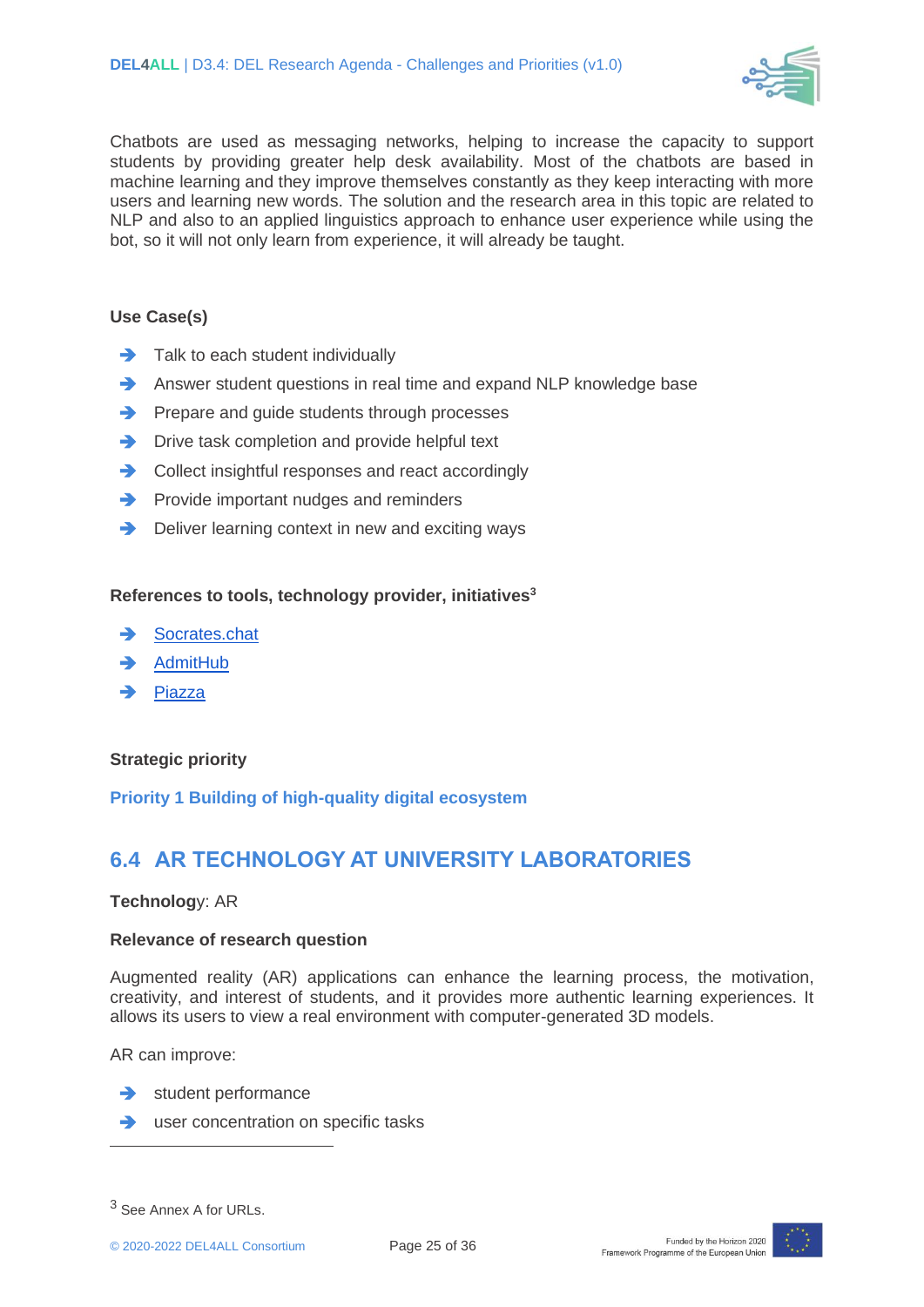

➔ students' laboratory skills and their attitudes towards their labs

AR can be used with laptops, smartphones, and tablets, where digital images and graphics intersect and interact with the real world to enhance the experience. After capturing the input from the devices, the AR application recognises the target, processes the image, and augments it with pictures, video, and audio to create an illusion that can effectively engage users in a virtual world. The hardware components of AR include:

- ➔ Sensors/tracking: Digital cameras and other optical sensors, accelerometers, GPS, gyroscopes, solid-state compasses, RFID, and wireless sensors
- ➔ Input devices from users: Microphones, touch screens, gesture devices, stylus, pointers, and gloves or other body wear
- ➔ CPU and display/output devices: Smart glasses, lenses, laptops, smartphones, and tablets

#### **Use Case(s)**

AR not only helps to improve the skills of the students but also can create a positive attitude towards practical labs. The skills and knowledge that students develop through technologyenhanced learning environments may be developed more effectively through AR technology. However, users of AR technology may experience usability issues and technical problems, and some students may find this technology complicated.

#### **References to tools, technology provider, initiatives<sup>4</sup>**

- **→** [TalTech](https://old.taltech.ee/institutes/department-of-computer-systems/research-60/research-lab/virtual-and-augmented-reality-laboratory/)
- **[Recreation](https://recreation.ee/)**
- ➔ [UW Reality Lab](https://realitylab.uw.edu/)
- ➔ [Nextechar](http://bitly.ws/aFLo)
- ➔ [Create.eu](https://www.create.eu/works/)

#### **Strategic priority**

**Priority 3 Reconstructing student experience**

# **6.5 INTEGRATING IOT PLATFORMS INTO EDUCATION**

**Technology**: Internet of Things (IoT)

**Relevance of research question**



<sup>4</sup> See Annex A for URLs.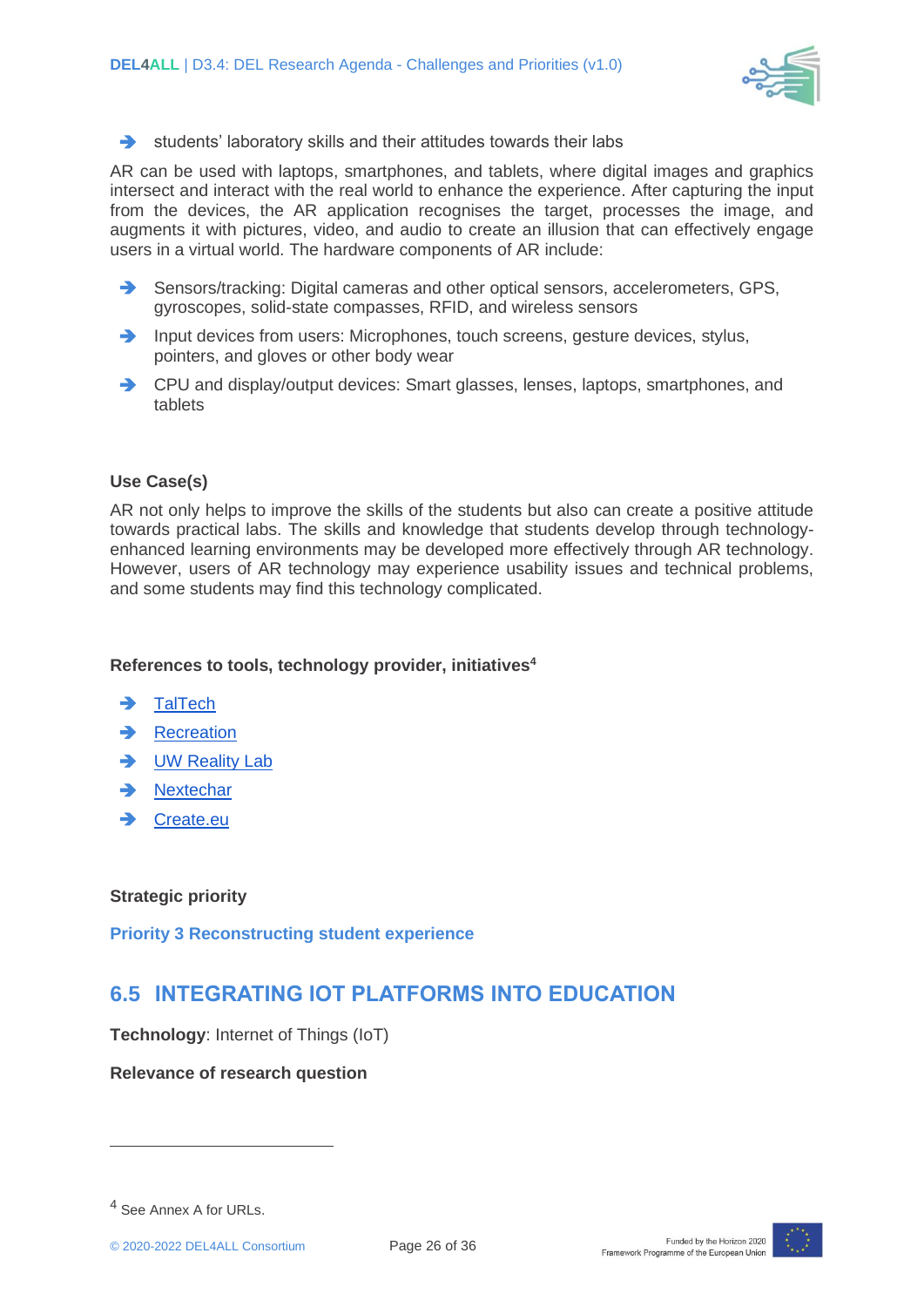

As Internet of Things platforms become more widespread and cheaper to adopt, campuses, schools, and other institutions are leveraging the technology's potential. IoT has tools to optimise classwork, improve the efficiency of the learning process, connect with students better, and ensure on-site safety.

- **→** Improved school management efficiency
- **→** Real-time data collection
- **→** Improved resource management
- **→** Global interconnectedness
- **→** Addressed safety concerns

#### **Use Case(s)**

Integrating IoT platforms into education helps students to develop digital literacy and innovative skills. IoT allows schools to improve safety by tracking key resources and enhancing access to information which facilitates teachers to create "smart lesson plans". As e-learning and blended learning became a common practice in higher education systems technology needs to be introduced to the classes not for only learning but to make it more relevant to the learners.

#### **IoT Applications in Education**

- **→** Foreign Language Instruction
- **→** Connected / Smart Classrooms
- **→** Task-Based Learning
- ➔ Special education/Learning from home/Personalized learning
- **→** Physical education
- **→** School security
- **→** Classroom and attendance monitoring
- **→** Student physical and mental health

#### **References to tools, technology provider, initiatives<sup>5</sup>**

- ➔ [Edmodo](https://new.edmodo.com/)
- **→** C-Pen Education
- ➔ [Magicard](https://magicard.com/solutions/by-industry/education/)
- **→** [Integrated Innovation Institute](https://www.cmu.edu/iii/projects-research/iot.html)
- ➔ [SmartBoard](https://www.smarttech.com/en/products/education-displays)



<sup>5</sup> See Annex A for URLs.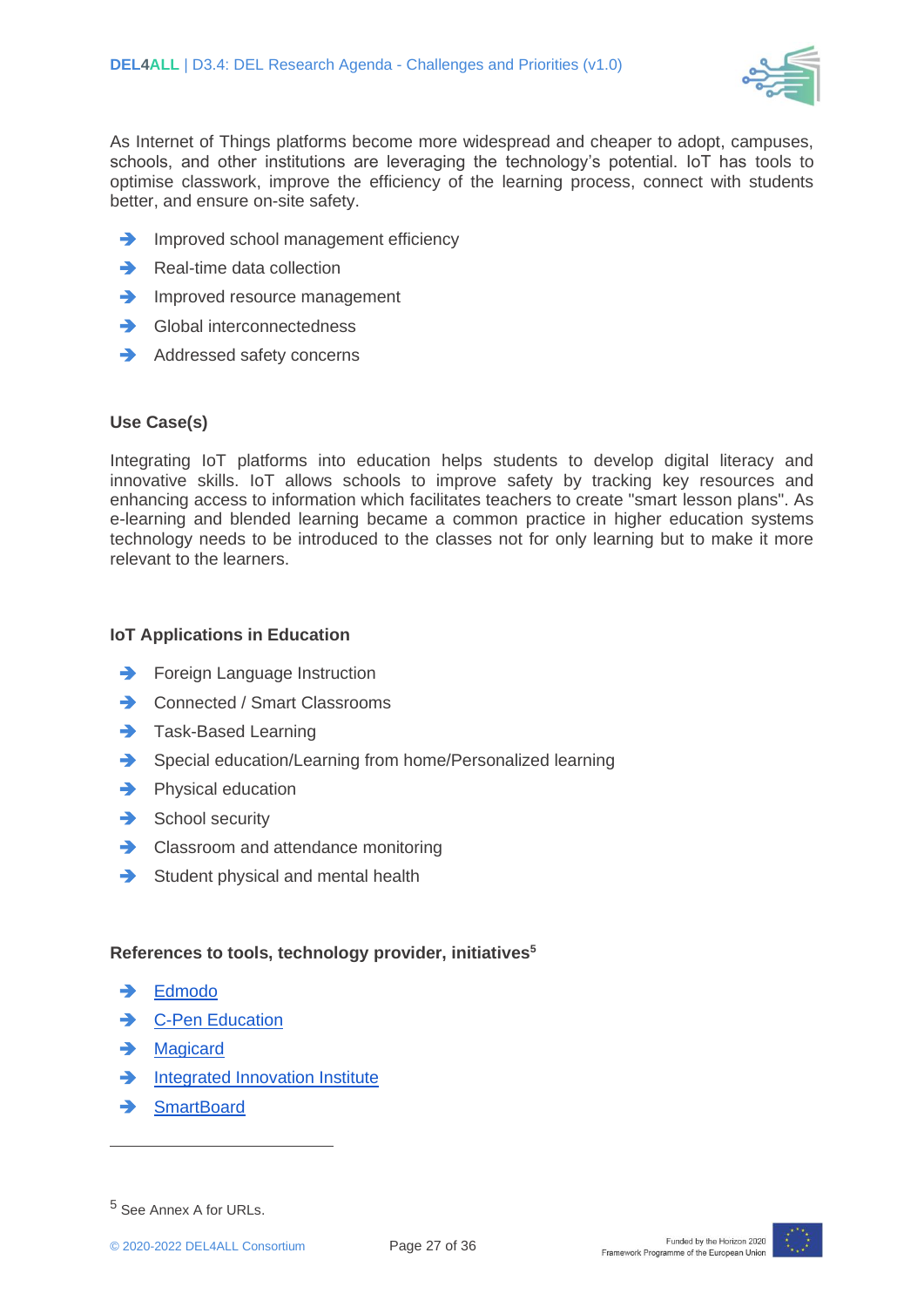

#### **Strategic priority**

#### **Priority 2 Improving digital competencies**

## **6.6 DIGITAL ENVIRONMENT THROUGH A SENSE OF PRESENCE**

#### **Technology:** VR

#### **Relevance of research question**

Virtual reality (VR) is an interactive experience which immerses the user in a digital environment through a sense of presence. VR can encompass programmes that are simply viewed on a flat screen, such as a desktop monitor or tablet device, as well as those that require the use of "goggles" and other head-mounted displays (HMDs). VR has the potential to greatly enhance collaboration between teachers and students, both in distance learning and classroom-based teaching.

#### **Use Case(s)**

VR can act as an active learning tool and enhance the educational experience in e.g., bioscience, as it encourages active participation and self-directed learning of a student through high-level interactivity with the software. This is important as medical and bioscience education often requires students to be able to physically interact with objects, such as organs, to gain a better understanding of their form through self-directed inquiry and exploration. Civil engineering students could use VR to design buildings, history students could [explore Roman ruins,](https://unimersiv.com/portfolio/) and physics students could [explore the universe,](https://www.overviewexperience.com/) to give some other examples.

#### **References to tools, technology provider, initiatives<sup>6</sup>**

- **→** [Unimersiv](https://unimersiv.com/portfolio/)
- **→** Overview
- University of Westminster
- **→** [Digital Giza](http://giza.fas.harvard.edu/)
- **→** [DOGHEAD Simulations](https://www.dogheadsimulations.com/)
- **→** [YouVisit](https://www.youvisit.com/)
- **→** [Arch Virtual](https://archvirtual.com/virtual-reality-medical/)

#### **Strategic priority**

#### **Priority 3 Reconstructing student experience**



<sup>6</sup> See Annex A for URLs.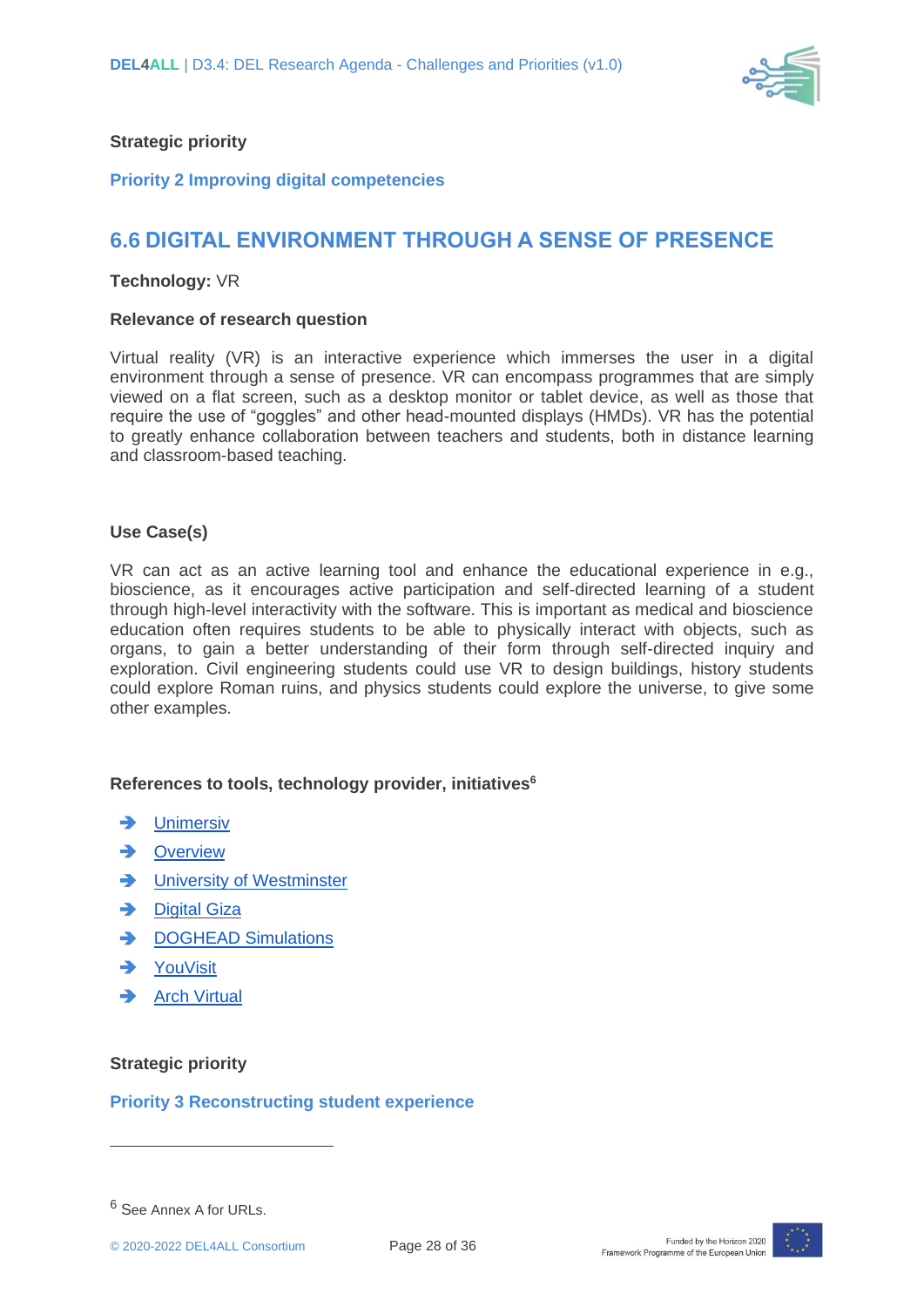

# **6.7 ISSUE AROUND FAKE CERTIFICATES**

#### **Technology**: Blockchain

#### **Relevance of research question**

Due to globalisation, the internationalisation in education is becoming increasingly important. At the same time, the struggle with fake certificates such as transcripts, degrees and diplomas have become a large-scale problem. Ezell and Bear report about fraudulent practices and the billion-dollar industry behind it. Ezell, A., Bear, J. (2005).

Certificates confirm the achievement of certain learning outcomes. More than ever, individual learning records become essential for people's professional careers. Until today students usually receive a certificate as a paper document that is not counterfeit protected. These also have more major disadvantages such as the mainly manual activity for third parties to verify the certificate and the need for universities and certification authorities to maintain a registry or database for certificates for a long period of time. *Grech, A., Camilleri, A.F. (2017)*.

An alternative to paper certificates are digital credentials that are cryptographically signed. In the context of certification, the blockchain technology supports counterfeit protection and easy verification of certificates even if the certification authority no longer exists. However, more effort is needed to manage digital identities and secure the registry for credentials.

#### **Use Case(s)**

From a blockchain perspective, we identify three main use cases.

#### **Managing digital identities of awarding bodies**

Certifiers and awarding bodies need digital identities, i.e., blockchain addresses. Certifiers' public keys need not be bound to any publicly readable personal information. As a result, they remain anonymous. This is a requirement resulting from the European GDPR which objects to any undeletable storage of personal information in a blockchain. However, awarding bodies must be known by a non-modifiable profile that can be read by anybody who is verifying a digital credential.

#### **Managing and issuing digital certificates**

Awarding bodies manage data of students and examination results in their inhouse systems. To share and verify identities, learning achievements and skills in educational ecosystems the data has to be represented in a standardised format such as the Open Badges standard. *IMS Global Learning Consortium*. (2020). For the secure registration, the digital credential has to be cryptographically signed by the certifier and an irreversible transaction on the blockchain writes the fingerprint of the certificate to the blockchain.

#### **Verification of digital credentials across the Web**

The verification of a digital credential is always important in case of an application. An easy to use and globally available web service that guarantees trustworthy verification including the verification of digital identities is essential for employers and universities in education in a globalized world.

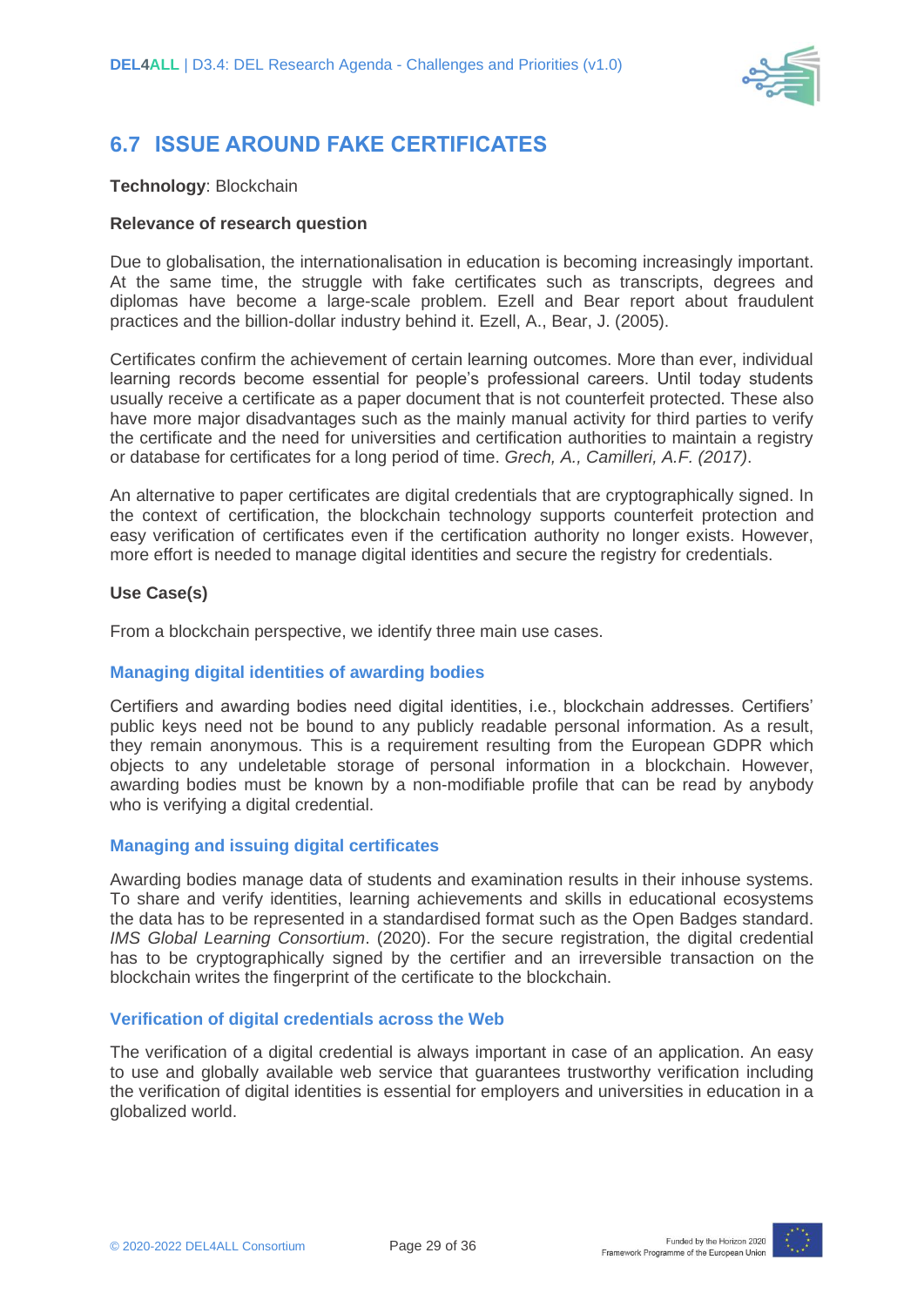

#### **References to tools, technology provider, initiatives<sup>7</sup>**

- ➔ [Europass Digital Credentials Infrastructure](https://europa.eu/europass/digital-credentials/issuer/#/home%20Common) (EDCI)
- **→ [Common Learning Middleware](https://www.academy.fraunhofer.de/de/newsroom/blog/2019/12/fraunhofer-common-learning-middleware--so-finden-die-teile-des-l.html)**
- → [Blockchain for Education –](https://www.fit.fraunhofer.de/en/fb/cscw/projects/blockchain-for-education.html) Lifelong learning passport
- **→** [DigiCerts](https://www.digicerts.de/)
- **→** [European Blockchain Services Infrastructure \(EBSI\)](https://ec.europa.eu/cefdigital/wiki/display/CEFDIGITAL/EBSI)
- ➔ [Blockcerts](https://www.blockcerts.org/about.html)
- ➔ [QualiChain](https://qualichain-project.eu/)
- **→** [Netzwerk Digitale Nachweise](http://netzwerkdigitalenachweise.de/)
- **→** [Hayland Credentials](https://www.hylandcredentials.com/)
- ➔ [VerifyED](https://verifyed.io/)
- ➔ [onCampus](https://www.oncampus.de/)

#### **Strategic priority**

**Priority 1 Building of high-quality digital ecosystem**



<sup>7</sup> See Annex A for URLs.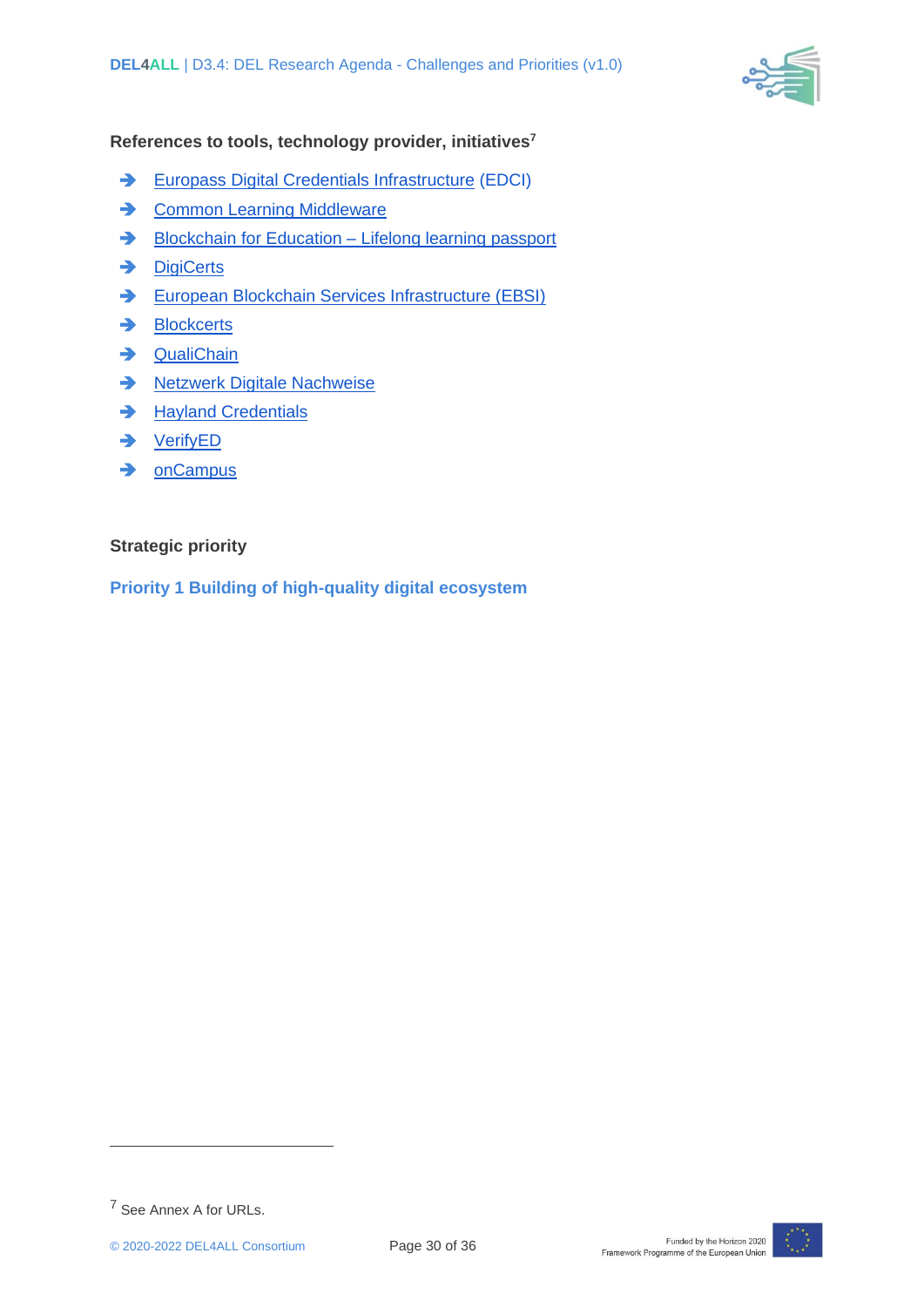

### **7 RECOMMENDATIONS**

Participants of the DEL4ALL consultations highlighted the need for the European Commission to provide assistance through budgetary support, regulations, and stimulation of more focused research activities. Moreover, experts from the higher education field proposed the creation of an EdTech Agenda, an online Erasmus programme dedicated to professors and students in Europe, and a Central European Group where HEI pedagogy experts can rethink the traditional system. DEL4ALL experts also recommended the standardisation for interoperable learning records, credentials, blockchain identity systems, and a simple opensource as well as cross-unit experimentation, such as an experimental university with pilot students, course teams to test pedagogical methods and tools. Promoting micro-content and learning using blockchain and the creation of a digital decentralised identity management system and micro-credentials were also among the advised action points. Additionally, we are considering looking into the social impacts of emerging technologies, as suggested by our advisory board as part of our planned thematic workshop and possible survey on "Inspiring and teaching science using AR.

Our preliminary recommendations will be reviewed and extended during the next project year (2021), and further developed in the DEL Research Agenda Final Version in project month 18 (30/06/2021).

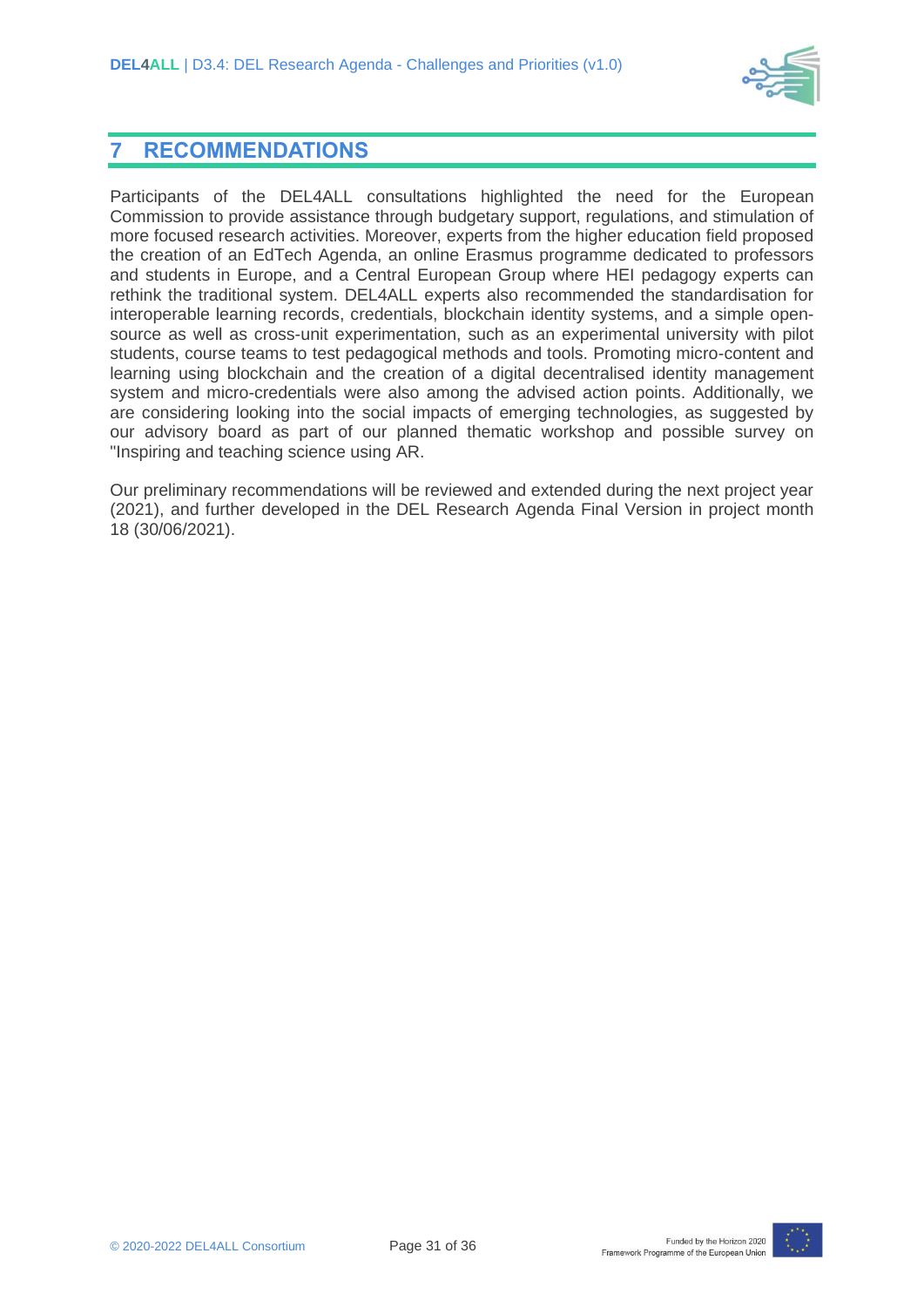

### **8 CONCLUSIONS**

The DEL4ALL data collection workflow provided a wide range of opportunities to support experts and DEL4ALL stakeholders to collect valuable information for future policy recommendations and research prioritisation. As part of our primary research, we identified surveillance technologies mainly used in emergency remote teaching during the COVID-19 pandemic and distinguished the emerging technologies for sustainable digital enhanced learning. We collected data on existing challenges, opportunities, and priorities within digital education and set a strategic priority list based on the most common issues. To complete our research agenda, we aligned our research questions to these priorities. *HOLON IQ, Higher Education Digital Capability Framework(2020).*

This report will be further developed in Month 18 (30/06/2021), where we will further align our research to the Digital Education Action Plan 2021-2027, developed by the European Commission. The action plan supports strengthening cooperation and exchange in digital education at the EU level. Within this, the European Commission is in the process of creating a new European Digital Education Hub supporting the development of policy and practice and monitoring the development of digital education in Europe. *Digital Education Action Plan 2021-2027.* Additionally, we are planning to adapt our research questions to our Online Aggregator to provide more data to each specific technology related project and initiative, as well as to experts for each technology. Furthermore, we are planning to analyse more technologies, such as Surveillance technologies and further look into the needs of the labour market.

The DEL4ALL consortium will continue organising online expert consultations. Our hope is that we will be able to hold a face-to-face workshop in Q3 2021 with our project community once there is a mass take-up of the COVID-19 vaccine.

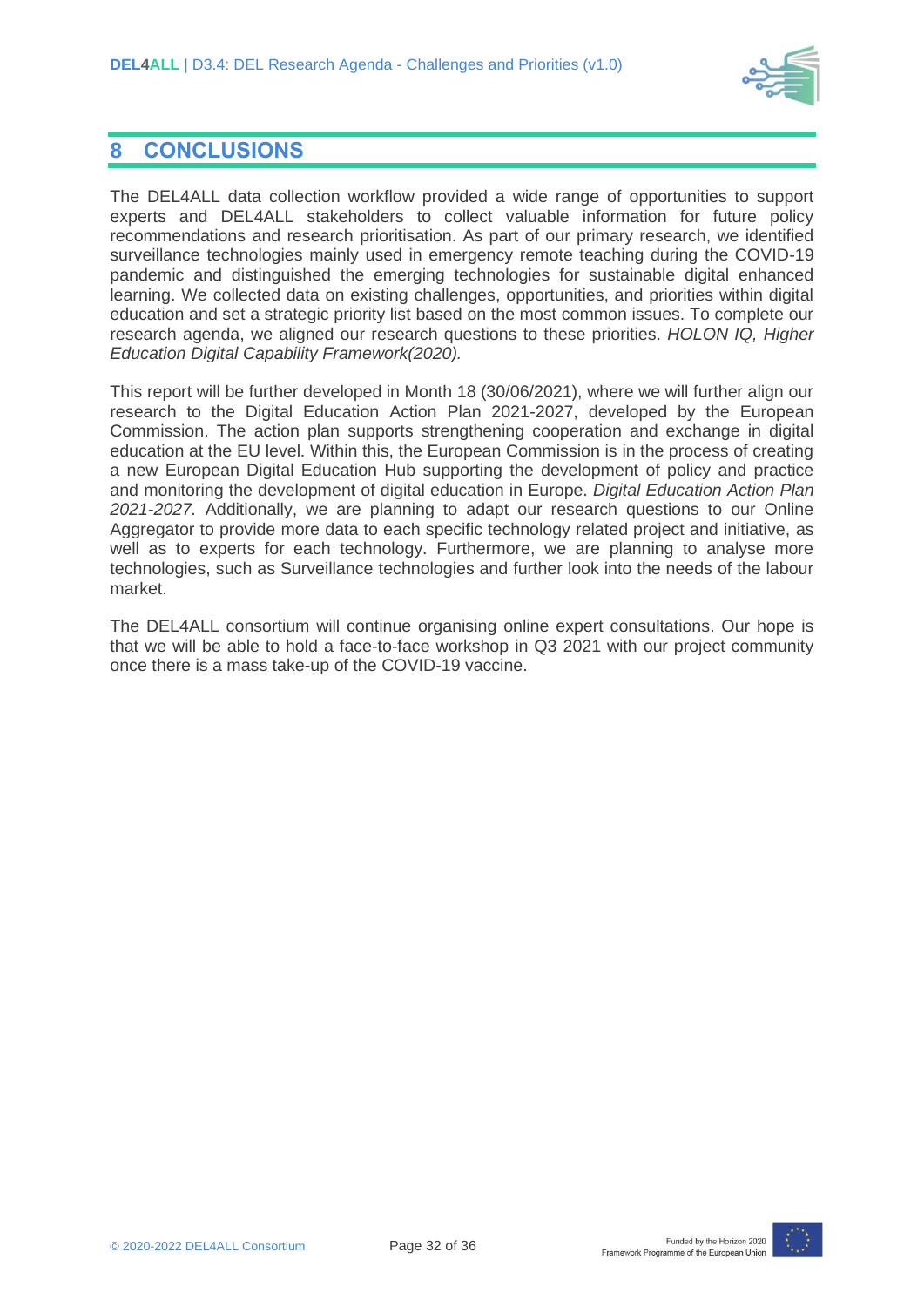

# **REFERENCES**

- [1] Becker, K. (2016) 'Choosing and using digital games in the classroom: a practical guide', in Advances in Game-Based Learning, Vol. 1, Springer, Dordrecht.
- [2] Burns, S., McCormack, M. (2020). Fall Planning for the New Normal: Moving Higher Ed Online. Available at: [https://www.educause.edu/ecar/research-publications/fall](https://www.educause.edu/ecar/research-publications/fall-planning-for-the-new-normal-moving-higher-ed-online/conclusion)[planning-for-the-new-normal-moving-higher-ed-online/conclusion](https://www.educause.edu/ecar/research-publications/fall-planning-for-the-new-normal-moving-higher-ed-online/conclusion)
- [3] CBINSIGHTS. (2020). Education In The Post-Covid World: 6 Ways Tech Could Transform How We Teach And Learn. Available at[:](https://www.cbinsights.com/research/back-to-school-tech-transforming-education-learning-post-covid-19/) [https://www.cbinsights.com/research/back-to-school-tech-transforming-education](https://www.cbinsights.com/research/back-to-school-tech-transforming-education-learning-post-covid-19/)[learning-post-covid-19/](https://www.cbinsights.com/research/back-to-school-tech-transforming-education-learning-post-covid-19/)
- [4] Cedefop, (2020). Digital gap during COVID-19 for VET learners at risk in Europe. Synthesis report on seven countries based on preliminary information provided by Cedefop's Network of Ambassadors tackling early leaving from VET. Available at: [https://www.cedefop.europa.eu/files/digital\\_gap\\_during\\_covid-19.pdf](https://www.cedefop.europa.eu/files/digital_gap_during_covid-19.pdf)
- [5] COMMUNICATION FROM THE COMMISSION TO THE EUROPEAN PARLIAMENT, THE COUNCIL, THE EUROPEAN ECONOMIC AND SOCIAL COMMITTEE AND THE COMMITTEE OF THE REGIONS Digital Education Action Plan 2021-2027 Resetting education and training for the digital age COM/2020/624 final. Available at: [https://eur](https://eur-lex.europa.eu/legal-content/EN/TXT/?qid=1602778451601&uri=CELEX%3A52020DC0624)[lex.europa.eu/legal](https://eur-lex.europa.eu/legal-content/EN/TXT/?qid=1602778451601&uri=CELEX%3A52020DC0624)[content/EN/TXT/?qid=1602778451601&uri=CELEX%3A52020DC0624](https://eur-lex.europa.eu/legal-content/EN/TXT/?qid=1602778451601&uri=CELEX%3A52020DC0624)
- [6] Comyn, P. (2020, September 23). Analysing learning management systems during Covid-19 [Video file]. Retrieved from [https://www.youtube.com/watch?v=xjm\\_d9AX1Qg&feature=emb\\_title](https://www.youtube.com/watch?v=xjm_d9AX1Qg&feature=emb_title)
- [7] Dignum, V., Penagos, M., Pigmans, K., Vosloo, S. (2020). Policy Guidance on AI for Children. Available at: [https://www.unicef.org/globalinsight/reports/policy-guidance-ai](https://www.unicef.org/globalinsight/reports/policy-guidance-ai-children)[children](https://www.unicef.org/globalinsight/reports/policy-guidance-ai-children)
- [8] Education and Training Monitor, The Monitor is the Commission's flagship annual publication on education and training in the European Union. Available at[:](https://ec.europa.eu/education/policy/strategic-framework/et-monitor_en) [https://ec.europa.eu/education/policy/strategic-framework/et-monitor\\_en](https://ec.europa.eu/education/policy/strategic-framework/et-monitor_en)
- [9] Ezell, A., Bear, J. (2005). Degree mills: The billion-dollar industry that has sold over a million fake diplomas. Pyr Books
- [10] Gee, J.P. (2012) 'Keynote: big-G games are good for learning', 9th Annual Games for Change Festival (G4C). Available at:<http://goo.gl/dUr6Wz>
- [11] Grech, A., Camilleri, A. F. (2017). Blockchain in Education. Available at: [https://publications.jrc.ec.europa.eu/repository/bitstream/JRC108255/jrc108255\\_blockc](https://publications.jrc.ec.europa.eu/repository/bitstream/JRC108255/jrc108255_blockchain_in_education%281%29.pdf) [hain\\_in\\_education%281%29.pdf](https://publications.jrc.ec.europa.eu/repository/bitstream/JRC108255/jrc108255_blockchain_in_education%281%29.pdf)
- [12] Grech, A., Camilleri, A. F. (2020). The Digitization of TVET and Skills Systems. Available at: [https://www.ilo.org/wcmsp5/groups/public/---ed\\_emp/--](https://www.ilo.org/wcmsp5/groups/public/---ed_emp/---emp_ent/documents/publication/wcms_752213.pdf) [emp\\_ent/documents/publication/wcms\\_752213.pdf](https://www.ilo.org/wcmsp5/groups/public/---ed_emp/---emp_ent/documents/publication/wcms_752213.pdf)
- [13] Hodges, C., Moore, S., Lockee, B., Trust, T., Bond, A. (2020). The Difference Between Emergency Remote Teaching and Online Learning. Available at: [https://er.educause.edu/articles/2020/3/the-difference-between-emergency-remote](https://er.educause.edu/articles/2020/3/the-difference-between-emergency-remote-teaching-and-online-learning)[teaching-and-online-learning](https://er.educause.edu/articles/2020/3/the-difference-between-emergency-remote-teaching-and-online-learning)
- [14] HOLON IQ, Higher Education Digital Capability Framework. Available at: <https://www.digitalcapability.org/>
- [15] IMS Global Learning Consortium, Open Badges. Available at: <https://openbadges.org/>

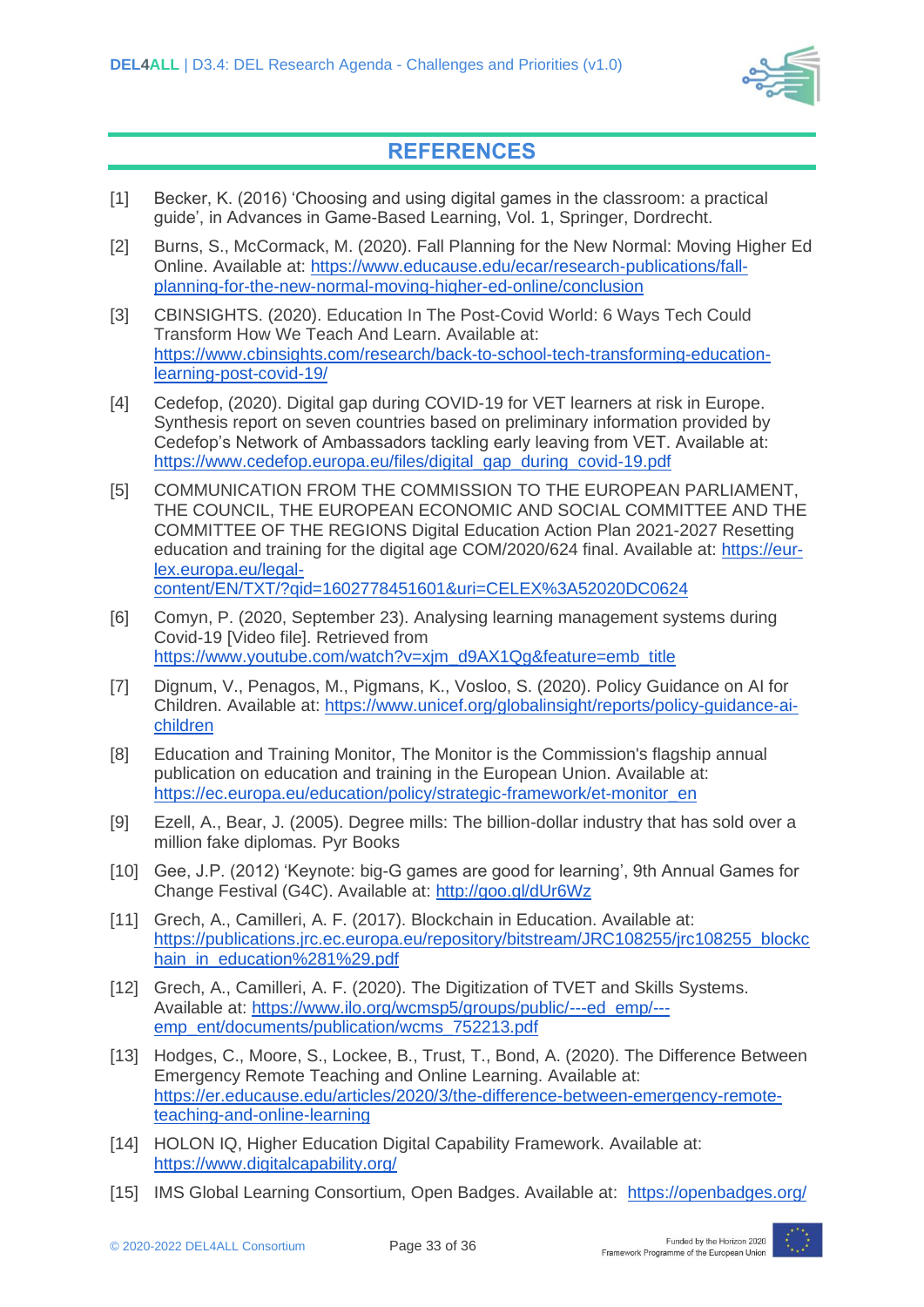

- [16] Khvilon, E., Patru, M. (2002). Information and communication technologies in teacher education: a planning guide. Available at: [https://unesdoc.unesco.org/ark:/48223/pf0000129533?posInSet=2&queryId=2c81f7c0-](https://unesdoc.unesco.org/ark:/48223/pf0000129533?posInSet=2&queryId=2c81f7c0-9226-4fb2-88de-98c1e7cdab0a) [9226-4fb2-88de-98c1e7cdab0a](https://unesdoc.unesco.org/ark:/48223/pf0000129533?posInSet=2&queryId=2c81f7c0-9226-4fb2-88de-98c1e7cdab0a)
- [17] Konotop, G. (2020, October 25). Technological tools and their potential use in the educational sector [Video file]. Retrieved from https://www.youtube.com/watch?v=AgwqIWKqY08&feature=emb\_title
- [18] Kumar S., R., George, S. (2020). Why skills not degrees will shape the future of work. Available at:<https://www.weforum.org/agenda/2020/09/reckoning-for-skills/>
- [19] Ulicsak, M. and Williamson, B. (2010) Computer Games and Learning, Futurelab. Available at: [http://www.futurelab.org.uk/sites/default/files/Computer\\_games\\_and\\_learning.pdf](http://www.futurelab.org.uk/sites/default/files/Computer_games_and_learning.pdf)
- [20] [Papadakis,](https://www.researchgate.net/profile/Stamatios_Papadakis) S., J. (2018). The use of computer games in classroom environment. Available at: https://www.researchgate.net/publication/323181812\_The\_use\_of\_computer\_games\_i n\_classroom\_environment
- [21] Scarpetta, S., Quinini, G. (2020). The potential of online learning for adults: Early lessons from the COVID-19 crisis. Available at: [https://www.oecd.org/coronavirus/policy-responses/the-potential-of-online-learning-for](https://www.oecd.org/coronavirus/policy-responses/the-potential-of-online-learning-for-adults-early-lessons-from-the-covid-19-crisis-ee040002/)[adults-early-lessons-from-the-covid-19-crisis-ee040002/](https://www.oecd.org/coronavirus/policy-responses/the-potential-of-online-learning-for-adults-early-lessons-from-the-covid-19-crisis-ee040002/)
- [22] Schleicher, A. (2020). The impact of COVID-19 on education insights from education at a glance 2020. Available at: [https://www.oecd.org/education/the-impact-of-covid-19-on](https://www.oecd.org/education/the-impact-of-covid-19-on-education-insights-education-at-a-glance-2020.pdf)[education-insights-education-at-a-glance-2020.pdf](https://www.oecd.org/education/the-impact-of-covid-19-on-education-insights-education-at-a-glance-2020.pdf)
- [23] Van Eck, R. (2006) 'Digital game-based learning: it's not just the digital natives who are restless', EDUCAUSE Review, Vol. 41, No. 2.
- [24] World Economic Forum. (2020, November 25). The evolution of global education and 5 trends emerging amidst COVID-19. Available at[:](https://www.weforum.org/agenda/2020/11/evolution-higher-education-covid19-coronavirus/) [https://www.weforum.org/agenda/2020/11/evolution-higher-education-covid19](https://www.weforum.org/agenda/2020/11/evolution-higher-education-covid19-coronavirus/) [coronavirus/](https://www.weforum.org/agenda/2020/11/evolution-higher-education-covid19-coronavirus/)

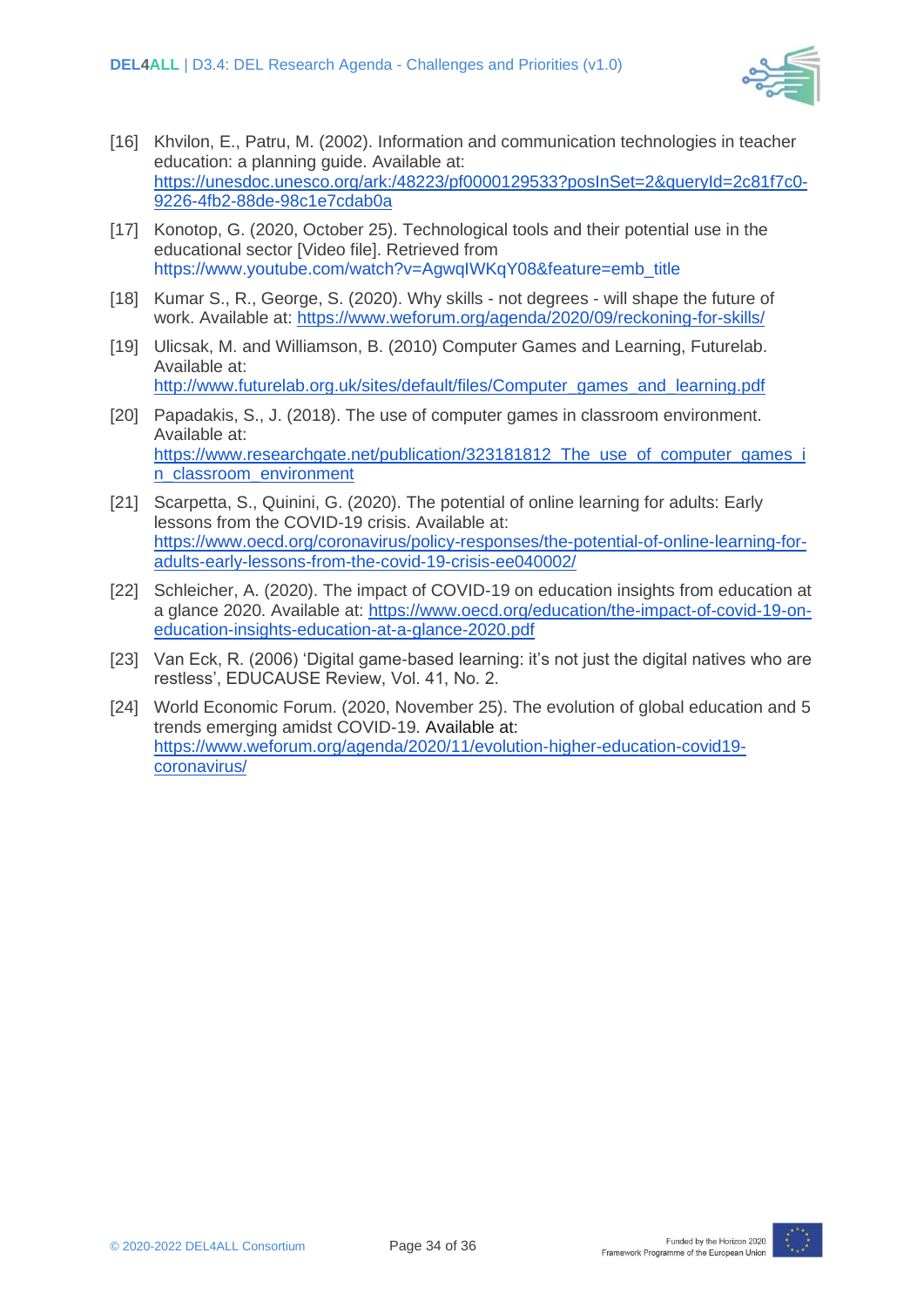

# **APPENDIX A**

#### **Research questions reference links:**

- ➔ European Training Foundation. Available at: https://www.etf.europa.eu/en
- ➔ Common Learning Middleware. Available at: [https://www.academy.fraunhofer.de/de/newsroom/blog/2019/12/fraunhofer-common](https://www.academy.fraunhofer.de/de/newsroom/blog/2019/12/fraunhofer-common-learning-middleware--so-finden-die-teile-des-l.html)[learning-middleware--so-finden-die-teile-des-l.html](https://www.academy.fraunhofer.de/de/newsroom/blog/2019/12/fraunhofer-common-learning-middleware--so-finden-die-teile-des-l.html)
- ➔ European Parliamentary Research Service. Available at: https://www.europarl.europa.eu/RegData/etudes/STUD/2020/634452/EPRS\_STU(2020 )634452\_EN.pdf
- ➔ [Institute of Digital Games, University of Malta.](https://www.um.edu.mt/digitalgames) [Available at:](https://www.um.edu.mt/digitalgames)  <https://www.um.edu.mt/digitalgames>
- **→** [Curio project.](http://curioproject.eu/) Available at:<http://curioproject.eu/>
- ➔ eCrisis project. Available at: <http://ecrisis.eu/>
- ➔ C2Learn project. Available at: <http://www.c2learn.eu/>
- ➔ Socrates.chat. Available at: <http://socrates.chat/>
- ➔ AdmitHub. Available at: <https://www.admithub.com/>
- ➔ Piazza. Available at: https://piazza.com/
- → TalTech. Available at: [https://old.taltech.ee/institutes/department-of-computer](https://old.taltech.ee/institutes/department-of-computer-systems/research-60/research-lab/virtual-and-augmented-reality-laboratory/)[systems/research-60/research-lab/virtual-and-augmented-reality-laboratory/](https://old.taltech.ee/institutes/department-of-computer-systems/research-60/research-lab/virtual-and-augmented-reality-laboratory/)
- **→** Recreation. Available at:<https://recreation.ee/>
- **→** UW Reality Lab. Available at: <https://realitylab.uw.edu/>
- ➔ Nextechar. Available at: https://www.nextechar.com/highereducation?utm\_term=augmented%20reality%20labs&utm\_campaign=Higher+Educatio n+Search+Campaign&utm\_source=adwords&utm\_medium=ppc&hsa\_acc=277576863 7&hsa\_cam=10875416379&hsa\_grp=103845454501&hsa\_ad=457745853004&hsa\_sr c=g&hsa\_tgt=kwd-997380979877&hsa\_kw=augmented%20reality%20labs&hsa\_mt=b&hsa\_net=adwords &hsa\_ver=3&gclid=CjwKCAiA5IL-BRAzEiwA0lcWYqFmwppBV3D1wKh34aBee4CsYK4ExN5GoJ3uLqg4bwvaU4ckw7soxoChFwQAvD\_BwE
- ➔ Create.eu. Available at:<https://www.create.eu/works/>
- ➔ Edmodo. Available at:<https://new.edmodo.com/>
- **→** C-Pen Education. Available at: <https://assistive.education/>
- → Magicard. Available at:<https://magicard.com/solutions/by-industry/education/>
- ➔ Integrated Innovation Institute. Available at: [https://www.cmu.edu/iii/projects](https://www.cmu.edu/iii/projects-research/iot.html)[research/iot.html](https://www.cmu.edu/iii/projects-research/iot.html)
- ➔ SmartBoard. Available at: <https://www.smarttech.com/en/products/education-displays>
- ➔ Unimersiv. Available at: <https://unimersiv.com/portfolio/>
- ➔ Overview. Available at:<https://www.overviewexperience.com/>
- → University of Westminster. Available at: [https://www.westminster.ac.uk/news/the-times](https://www.westminster.ac.uk/news/the-times-virtual-reality-helps-students-to-master-criminal-law)[virtual-reality-helps-students-to-master-criminal-law](https://www.westminster.ac.uk/news/the-times-virtual-reality-helps-students-to-master-criminal-law)
- ➔ Digital Giza. Available at:<http://giza.fas.harvard.edu/>